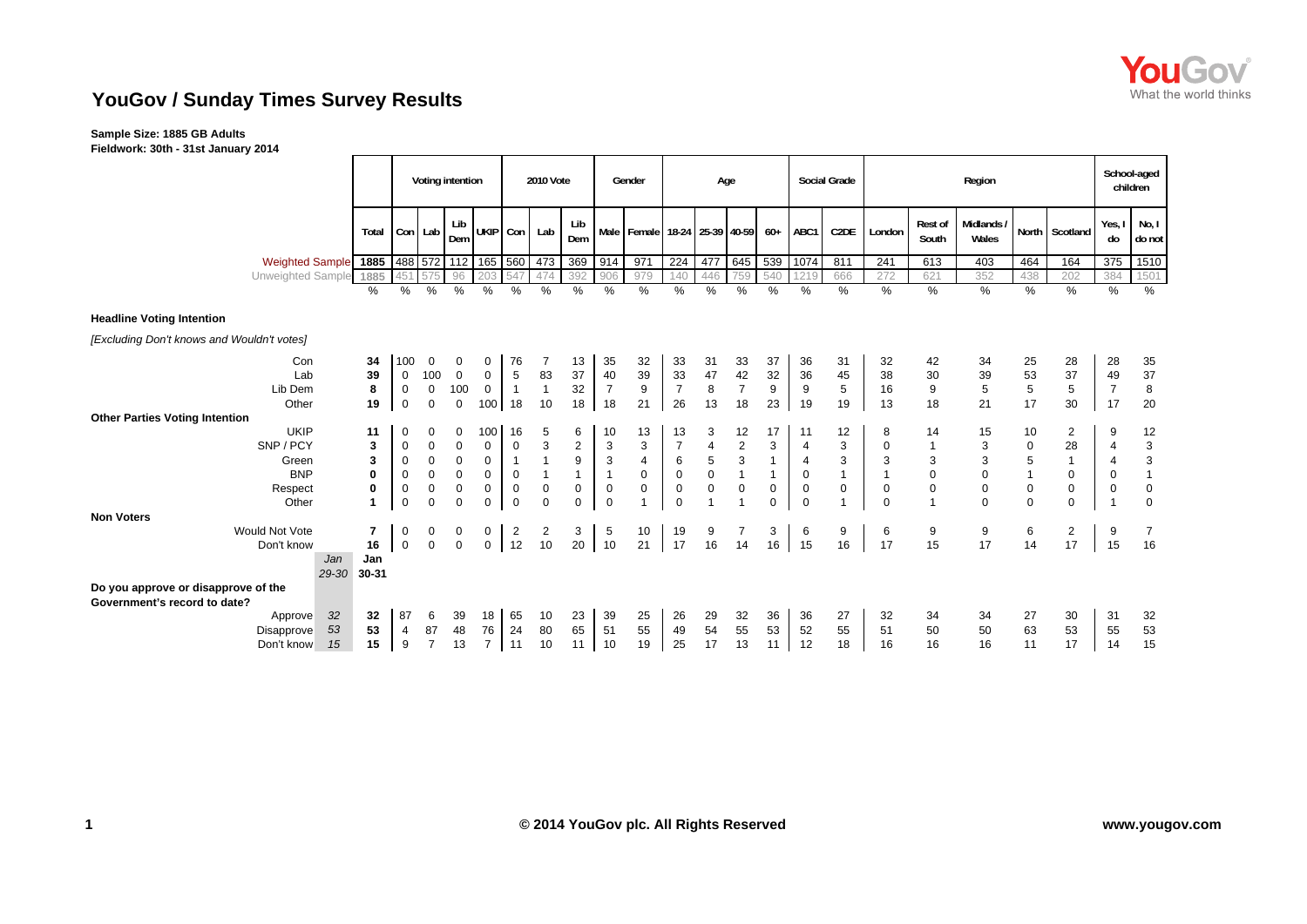

|                                                                                                             |                |                       |                         | Voting intention |                      |                     |                | <b>2010 Vote</b> |                |                | Gender                                |                |              | Age            |                |                | <b>Social Grade</b> |                |                  | Region              |                |                |                | School-aged<br>children |
|-------------------------------------------------------------------------------------------------------------|----------------|-----------------------|-------------------------|------------------|----------------------|---------------------|----------------|------------------|----------------|----------------|---------------------------------------|----------------|--------------|----------------|----------------|----------------|---------------------|----------------|------------------|---------------------|----------------|----------------|----------------|-------------------------|
|                                                                                                             |                | Total                 |                         | Con Lab          | Lib<br>Dem           | UKIP Con            |                | Lab              | Lib<br>Dem     |                | Male   Female   18-24   25-39   40-59 |                |              |                | $60+$          | ABC1           | C <sub>2</sub> DE   | London         | Rest of<br>South | Midlands /<br>Wales |                | North Scotland | Yes, I<br>do   | No, I<br>do not         |
| Weighted Sample 1885                                                                                        |                |                       |                         |                  |                      | 488 572 112 165 560 |                | 473              | 369            | 914            | 971                                   | 224            | 477          | 645            | 539            | 1074           | 811                 | 241            | 613              | 403                 | 464            | 164            | 375            | 1510                    |
| <b>Unweighted Sample</b>                                                                                    |                | 1885                  |                         |                  | 96                   |                     |                | 47               | 392            | 906            | 979                                   | 140            | 446          | 759            | 540            | 1219           | 666                 | 272            | 621              | 352                 | 438            | 202            | 384            | 1501                    |
|                                                                                                             |                | %                     | $\%$                    | %                | %                    | %                   | %              | %                | %              | $\frac{1}{2}$  | %                                     | $\%$           | %            | %              | %              | %              | %                   | %              | %                | %                   | %              | $\%$           | %              | $\%$                    |
|                                                                                                             | Jan            | Jan                   |                         |                  |                      |                     |                |                  |                |                |                                       |                |              |                |                |                |                     |                |                  |                     |                |                |                |                         |
|                                                                                                             | 23-24 30-31    |                       |                         |                  |                      |                     |                |                  |                |                |                                       |                |              |                |                |                |                     |                |                  |                     |                |                |                |                         |
| Do you think that David Cameron is<br>doing well or badly as Prime Minister?                                |                |                       |                         |                  |                      |                     |                |                  |                |                |                                       |                |              |                |                |                |                     |                |                  |                     |                |                |                |                         |
| Very well                                                                                                   | 6              | 6                     | 22                      | $\mathbf 0$      |                      | 1                   | 15             | $\mathbf{1}$     | 3              | 8              | 5                                     | $\overline{7}$ | 6            | 6              | 6              | $\overline{7}$ | 5                   | 5              | $\overline{7}$   | 5                   | 5              | $\overline{7}$ | 4              | $\overline{7}$          |
| Fairly well                                                                                                 | 35             | 35                    | 74                      | 13               | 41                   | 23                  | 59             | 18               | 27             | 38             | 32                                    | 33             | 31           | 37             | 37             | 38             | 31                  | 44             | 38               | 36                  | 28             | 27             | 39             | 34                      |
| <b>TOTAL WELL</b>                                                                                           | 41             | 41                    | 96                      | 13               | 42                   | 24                  | 74             | 19               | 30             | 46             | 37                                    | 40             | 37           | 43             | 43             | 45             | 36                  | 49             | 45               | 41                  | 33             | 34             | 43             | 41                      |
| Fairly badly                                                                                                | 29             | 29                    | $\overline{4}$          | 35               | 39                   | 47                  | 17             | 34               | 40             | 24             | 34                                    | 31             | 28           | 28             | 31             | 27             | 32                  | 24             | 29               | 30                  | 30             | 34             | 25             | 30                      |
| Very badly                                                                                                  | 24             | 24                    | $\mathbf 0$             | 48               | 17                   | 27                  | $\overline{7}$ | 44               | 24             | 25             | 22                                    | 19             | 24           | 25             | 23             | 22             | 26                  | 19             | 19               | 23                  | 32             | 24             | 25             | 23                      |
| <b>TOTAL BADLY</b>                                                                                          | 53             | 53                    | $\overline{\mathbf{4}}$ | 83               | 56                   | 74                  | 24             | 78               | 64             | 49             | 56                                    | 50             | 52           | 53             | 54             | 49             | 58                  | 43             | 48               | 53                  | 62             | 58             | 50             | 53                      |
| Don't know                                                                                                  | $\overline{5}$ | 6                     | $\overline{1}$          | 3                | 3                    | $\mathbf{1}$        | $\overline{2}$ | 3                | 5              | $\overline{4}$ | 8                                     | 9              | 10           | $\overline{4}$ | 3              | 6              | 6                   | $\overline{7}$ | 6                | 6                   | 5              | $\overline{7}$ | $\overline{7}$ | 6                       |
| Do you think Ed Miliband is doing well or<br>badly as leader of the Labour party?                           |                |                       |                         |                  |                      |                     |                |                  |                |                |                                       |                |              |                |                |                |                     |                |                  |                     |                |                |                |                         |
| Very well                                                                                                   | 3              | 4                     | 0                       | 13               | 0                    | 0                   | $\overline{1}$ | 12               | 1              | 5              | 3                                     | $\mathbf{1}$   | 5            | 5              | 3              | 3              | 5                   | 3              | 3                | 3                   | $\overline{7}$ | $\overline{2}$ | 10             | 3                       |
| Fairly well                                                                                                 | 23             | 24                    | 10                      | 51               | 25                   | 6                   | $\overline{7}$ | 44               | 31             | 24             | 24                                    | 26             | 22           | 24             | 25             | 23             | 25                  | 26             | 22               | 22                  | 28             | 23             | 24             | 24                      |
| <b>TOTAL WELL</b>                                                                                           | 26             |                       |                         |                  |                      |                     | 8              | 56               | 32             | 29             | 27                                    | 27             | 27           | 29             | 28             | 26             | 30                  | 29             | 25               | 25                  | 35             | 25             | 34             | ${\bf 27}$              |
| Fairly badly                                                                                                | 35             | 32                    | 36                      | 23               | 45                   | 31                  | 34             | 25               | 39             | 30             | 33                                    | 24             | 33           | 33             | 32             | 34             | 29                  | 31             | 32               | 32                  | 30             | 36             | 31             | 32                      |
| Very badly                                                                                                  | 29             | 29                    | 48                      | 5                | 23                   | 55                  | 52             | 11               | 20             | 33             | 25                                    | 22             | 26           | 30             | 33             | 30             | 27                  | 25             | 33               | 32                  | 24             | 25             | 25             | $30\,$                  |
| <b>TOTAL BADLY</b>                                                                                          | 64             | 61<br>12 <sub>2</sub> | 84<br>5                 | 28<br>8          | 68<br>$\overline{7}$ | 86<br>8             | 86             | 36               | 59             | 63             | 58                                    | 46             | 59           | 63             | 65             | 64             | 56                  | 56             | 65               | 64                  | 54             | 61             | 56             | 62                      |
| Don't know<br>Do you think that Nick Clegg is doing<br>well or badly as leader of the Liberal<br>Democrats? | 11             |                       |                         |                  |                      |                     | 6              | 8                | 9              | 8              | 15                                    | 26             | 15           | 8              | $\overline{7}$ | 10             | 14                  | 15             | 10               | 12                  | 11             | 14             | 11             | 12                      |
| Very well                                                                                                   | $\mathbf{1}$   | 1                     | $\mathbf{1}$            | 1                | 5                    | 0                   | $\mathbf{1}$   | $\mathbf{1}$     | $\overline{2}$ | $\mathbf 1$    | $\mathbf{1}$                          | $\overline{2}$ | $\mathbf{1}$ | $\mathbf{1}$   | -1             | $\overline{1}$ | 1                   | -1             | 1                | $\mathbf{1}$        | 1              | $\overline{2}$ | -1             | -1                      |
| Fairly well                                                                                                 | 16             | 18                    | 27                      | 11               | 61                   | 6                   | 22             | 9                | 25             | 17             | 18                                    | 21             | 15           | 20             | 17             | 19             | 17                  | 23             | 19               | 17                  | 16             | 15             | 27             | 16                      |
| <b>TOTAL WELL</b>                                                                                           | 17             | 19                    | 28                      | 12               | 66                   | 6                   | 23             | 10               | 27             | 18             | 19                                    | 23             | 16           | 21             | 18             | 20             | 18                  | 24             | 20               | 18                  | 17             | 17             | 28             | 17                      |
| Fairly badly                                                                                                | 32             | 31                    | 36                      | 30               | 25                   | 31                  | 31             | 30               | 38             | 31             | 32                                    | 27             | 35           | 31             | 30             | 33             | 29                  | 31             | 35               | 34                  | 23             | 34             | 35             | $30\,$                  |
| Very badly                                                                                                  | 43             | 40                    | 25                      | 55               | $\overline{7}$       | 62                  | 37             | 57               | 31             | 43             | 36                                    | 32             | 35           | 40             | 47             | 39             | 40                  | 32             | 37               | 38                  | 51             | 36             | 31             | 42                      |
| <b>TOTAL BADLY</b>                                                                                          | 75             | 71                    | 61                      | 85               | 32                   | 93                  | 68             | 87               | 69             | 74             | 68                                    | 59             | 70           | 71             | 77             | 72             | 69                  | 63             | 72               | 72                  | 74             | 70             | 66             | ${\bf 72}$              |
| Don't know                                                                                                  | $\overline{7}$ | 10                    | 10                      | 4                | 2                    | $\overline{2}$      | 10             | 3                | 3              | 8              | 12                                    | 19             | 15           | 8              | 5              | 8              | 13                  | 13             | 9                | 10                  | 9              | 13             | $\overline{7}$ | 11                      |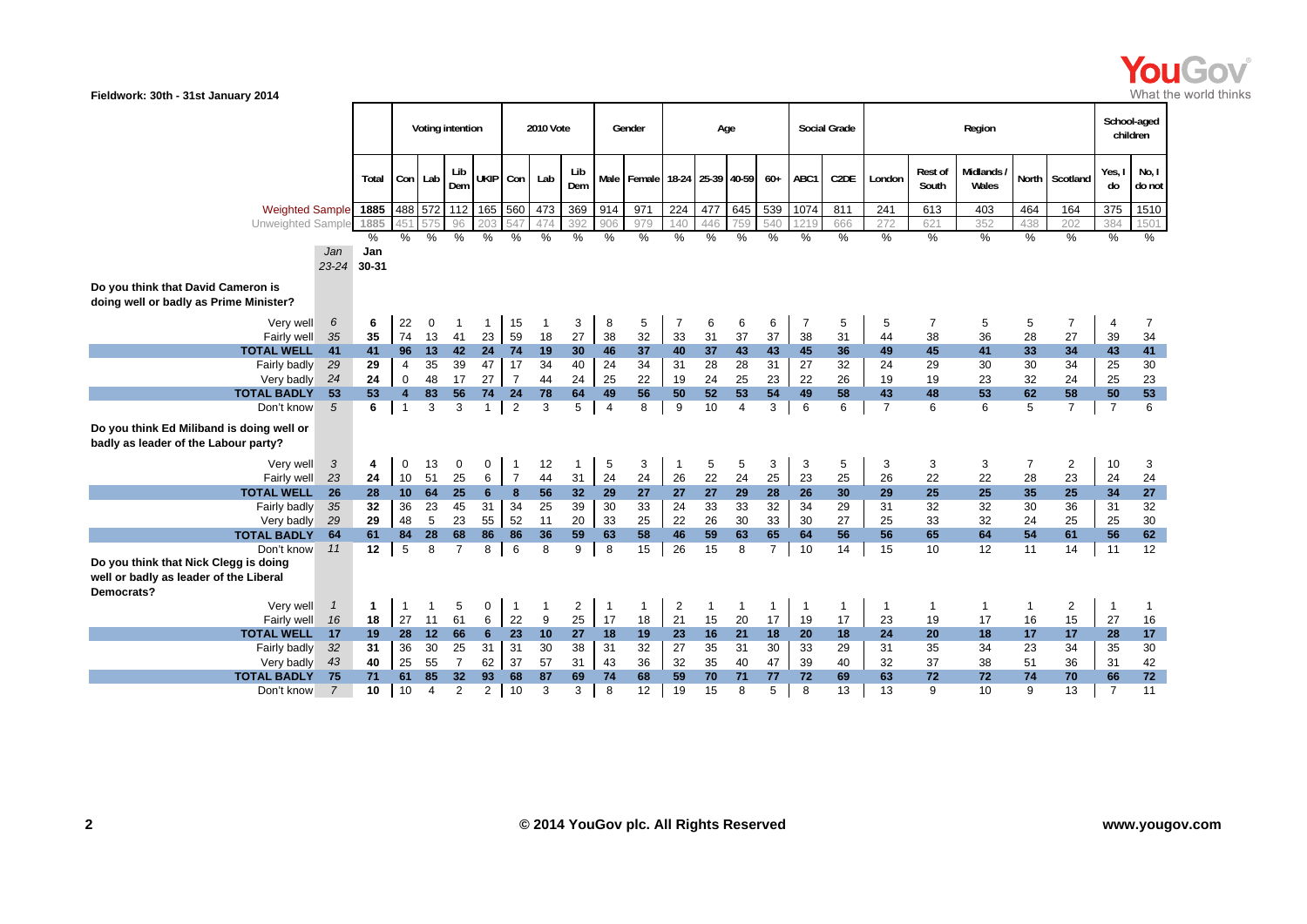

|                                           |                      |              |                | Voting intention   |                      |                  |                      | 2010 Vote      |                      |         | Gender       |                | Age               |                      |                      |                      | Social Grade         |                |                  | Region                   |                      |                 | School-aged<br>children |                      |
|-------------------------------------------|----------------------|--------------|----------------|--------------------|----------------------|------------------|----------------------|----------------|----------------------|---------|--------------|----------------|-------------------|----------------------|----------------------|----------------------|----------------------|----------------|------------------|--------------------------|----------------------|-----------------|-------------------------|----------------------|
|                                           |                      | Total        | Con Lab        |                    | Lib<br>Dem           | UKIP Con         |                      | Lab            | Lib<br>Dem           |         | Male Female  |                | 18-24 25-39 40-59 |                      | $60+$                | ABC1                 | C <sub>2</sub> DE    | London         | Rest of<br>South | <b>Midlands</b><br>Wales |                      | North Scotland  | Yes, I<br>do            | No, I<br>do not      |
| <b>Weighted Sample</b>                    |                      | 1885         |                | 488 572            | 112                  | 165 560          |                      | 473            | 369                  | 914     | 971          | 224            | 477               | 645                  | 539                  | 1074                 | 811                  | 241            | 613              | 403                      | 464                  | 164             | 375                     | 1510                 |
| Unweighted Sample                         |                      | 1885         |                |                    | 96                   | 20:              |                      | 474            | 392                  | 906     | 979          | 140            |                   |                      | 540                  | 121                  | 666                  | 272            | 621              | 352                      | 438                  | 202             | 384                     | 1501                 |
|                                           |                      | $\%$         | %              | %                  | %                    | %                | %                    | %              | $\frac{0}{0}$        | $\%$    | %            | %              | $\%$              | $\%$                 | %                    | %                    | $\%$                 | $\%$           | $\%$             | $\%$                     | $\%$                 | $\%$            | $\%$                    | $\%$                 |
|                                           | Jan                  | Jan          |                |                    |                      |                  |                      |                |                      |         |              |                |                   |                      |                      |                      |                      |                |                  |                          |                      |                 |                         |                      |
|                                           | $23 - 24$            | 30-31        |                |                    |                      |                  |                      |                |                      |         |              |                |                   |                      |                      |                      |                      |                |                  |                          |                      |                 |                         |                      |
| Do you think the Conservative and         |                      |              |                |                    |                      |                  |                      |                |                      |         |              |                |                   |                      |                      |                      |                      |                |                  |                          |                      |                 |                         |                      |
| Liberal Democrat coalition partners are   |                      |              |                |                    |                      |                  |                      |                |                      |         |              |                |                   |                      |                      |                      |                      |                |                  |                          |                      |                 |                         |                      |
| working together well or badly?           |                      |              |                |                    |                      |                  |                      |                |                      |         | $\mathbf 1$  |                |                   |                      |                      |                      |                      |                |                  |                          |                      |                 |                         |                      |
| Very well<br>Fairly well                  | $\overline{c}$<br>28 | 2<br>32      | 5<br>62        | 1<br>14            | 3<br>64              | 0<br>17          | 3<br>50              | 2<br>15        | $\overline{c}$<br>38 | 3<br>35 | 28           | 3<br>25        | 3<br>27           | -1<br>35             | $\overline{c}$<br>34 | $\overline{2}$<br>35 | $\overline{2}$<br>27 | 40             | 2<br>34          | $\overline{2}$<br>31     | 2<br>25              | 4<br>28         | 2<br>35                 | 2<br>31              |
| <b>TOTAL WELL</b>                         | 30                   | 34           | 67             | 15                 | 67                   | 17               | 53                   | 17             | 40                   | 38      | 29           | 28             | 30                | 36                   | 36                   | 37                   | 29                   | 41             | 36               | 33                       | 27                   | 32 <sub>2</sub> | 37                      | 33                   |
| Fairly badly                              | 34                   | 29           | 22             | 32                 | 23                   | 33               | 26                   | 31             | 33                   | 28      | 31           | 28             | 32                | 26                   | 32                   | 29                   | 29                   | 27             | 33               | 30                       | 25                   | 31              | 29                      | 29                   |
| Very badly                                | 28                   | 28           | 6              | 48                 | 8                    | 46               | 16                   | 48             | 22                   | 27      | 29           | 23             | 26                | 31                   | 29                   | 26                   | 31                   | 22             | 24               | 27                       | 37                   | 29              | 27                      | 28                   |
| <b>TOTAL BADLY</b>                        | 62                   | 57           | 28             | 80                 | 31                   | 79               | 42                   | 79             | 55                   | 55      | 60           | 51             | 58                | 57                   | 61                   | 55                   | 60                   | 49             | 57               | 57                       | 62                   | 60              | 56                      | ${\bf 57}$           |
| Don't know                                | 8                    | 9            | 5              | $\overline{4}$     | 2                    | $\overline{4}$   | 5                    | 4              | 5                    | 6       | 12           | 21             | 12                | 6                    | $\overline{4}$       | $\overline{7}$       | 11                   | 10             | $\overline{7}$   | 10                       | 10                   | $\overline{7}$  | 6                       | 10                   |
|                                           |                      |              |                |                    |                      |                  |                      |                |                      |         |              |                |                   |                      |                      |                      |                      |                |                  |                          |                      |                 |                         |                      |
| Do you think this coalition government is |                      |              |                |                    |                      |                  |                      |                |                      |         |              |                |                   |                      |                      |                      |                      |                |                  |                          |                      |                 |                         |                      |
| good or bad for people like you?          |                      |              |                |                    |                      |                  |                      |                |                      |         |              |                |                   |                      |                      |                      |                      |                |                  |                          |                      |                 |                         |                      |
| Very good                                 | $\mathbf{3}$         | $\mathbf{2}$ | 6              | 0                  | 7                    | 0                | 4                    | $\overline{1}$ | 4                    | 3       | $\mathbf{1}$ | $\overline{1}$ | 2                 | -1                   | 3                    | 3                    | $\mathbf{1}$         | $\mathbf{1}$   | 3                | 3                        | $\overline{2}$       | $\mathbf 1$     | -1                      | 2                    |
| Fairly good                               | 19                   | 19           | 43             | 5                  | 46                   | 8                | 31                   | 6              | 23                   | 21      | 17           | 14             | 18                | 19                   | 20                   | 21                   | 15                   | 22             | 21               | 18                       | 13                   | 19              | 18                      | 19                   |
| <b>TOTAL GOOD</b>                         | 22                   | 21           | 49             | 5                  | 53                   | $\boldsymbol{8}$ | 35                   | $\overline{7}$ | 27                   | 24      | 18           | 15             | 20                | 20                   | 23                   | 24                   | 16                   | 23             | 24               | 21                       | 15                   | 20              | 19                      | 21                   |
| Fairly bad                                | 24                   | 25           | 17             | 31                 | 14                   | 27               | 21                   | 29             | 25                   | 24      | 26           | 21             | 28                | 27                   | 23                   | 28                   | 22                   | 29             | 26               | 22                       | 24                   | 30              | 32                      | 24                   |
| Very bad                                  | 28                   | 25           | $\overline{4}$ | 50                 | 10                   | 40               | 14                   | 45             | 25                   | 27      | 24           | 20             | 23                | 27                   | 28                   | 23                   | 29                   | 19             | 22               | 24                       | 34                   | 28              | 25                      | 25                   |
| <b>TOTAL BAD</b>                          | 52                   | 50           | 21             | 81                 | 24                   | 67               | 35                   | 74             | 50                   | 51      | 50           | 41             | 51                | 54                   | 51                   | 51                   | 51                   | 48             | 48               | 46                       | 58                   | 58              | 57                      | 49                   |
| Doesn't make much difference either way   | 21<br>$\sqrt{5}$     | 24<br>5      | 27<br>3        | 12<br>$\mathbf{1}$ | 21<br>$\overline{2}$ | 22               | 26<br>$\overline{4}$ | 17<br>2        | 21                   | 22<br>3 | 26<br>6      | 29<br>15       | 23<br>6           | 22<br>$\overline{4}$ | 25<br>$\overline{2}$ | 22<br>3              | 26<br>$\overline{7}$ | 26<br>3        | 26<br>3          | 26<br>$\overline{7}$     | 21<br>$\overline{7}$ | 16              | 22                      | 24<br>$\overline{5}$ |
| Don't know                                |                      |              |                |                    |                      | 3                |                      |                | 2                    |         |              |                |                   |                      |                      |                      |                      |                |                  |                          |                      | 5               | 3                       |                      |
| Do you think the coalition government is  |                      |              |                |                    |                      |                  |                      |                |                      |         |              |                |                   |                      |                      |                      |                      |                |                  |                          |                      |                 |                         |                      |
| managing the economy well or badly?       |                      |              |                |                    |                      |                  |                      |                |                      |         |              |                |                   |                      |                      |                      |                      |                |                  |                          |                      |                 |                         |                      |
| Very well                                 | 8                    | 8            | 24             | $\mathbf 1$        | $\overline{7}$       | 4                | 18                   | $\overline{2}$ | 5                    | 10      | 5            | 5              | $\overline{7}$    | $\overline{7}$       | 10                   | 9                    | 6                    | $\overline{4}$ | 10               | 8                        | 8                    | 5               | 5                       | 8                    |
| Fairly well                               | 36                   | 34           | 65             | 14                 | 49                   | 35               | 55                   | 16             | 31                   | 36      | 32           | 29             | 30                | 35                   | 37                   | 38                   | 28                   | 41             | 36               | 35                       | 27                   | 29              | 38                      | 33                   |
| <b>TOTAL WELL</b>                         | 44                   | 42           | 89             | 15                 | 56                   | 39               | 73                   | 18             | 36                   | 46      | 37           | 34             | 37                | 42                   | 47                   | 47                   | 34                   | 45             | 46               | 43                       | 35                   | 34              | 43                      | 41                   |
| Fairly badly                              | 29                   | 29           | 6              | 40                 | 29                   | 34               | 15                   | 38             | 37                   | 27      | 30           | 22             | 30                | 30                   | 29                   | 28                   | 30                   | 29             | 26               | 30                       | 31                   | 32              | 30                      | 29                   |
| Very badly                                | 19                   | 20           | $\mathbf 0$    | 39                 | $\overline{7}$       | 24               | 8                    | 36             | 17                   | 20      | 19           | 20             | 21                | 20                   | 18                   | 17                   | 24                   | 16             | 17               | 20                       | 23                   | 23              | 20                      | 20                   |
| <b>TOTAL BADLY</b>                        | 48                   | 49           | 6              | 79                 | 36                   | 58               | 23                   | 74             | 54                   | 47      | 49           | 42             | 51                | 50                   | 47                   | 45                   | 54                   | 45             | 43               | 50                       | 54                   | 55              | 50                      | 49                   |
| Don't know                                | 9                    | 10           | 5              | 6                  | 9                    | 3                | $\overline{4}$       | 8              | 10                   | 6       | 13           | 24             | 11                | 8                    | 6                    | 8                    | 13                   | 9              | 10               | 8                        | 11                   | 11              | 8                       | 11                   |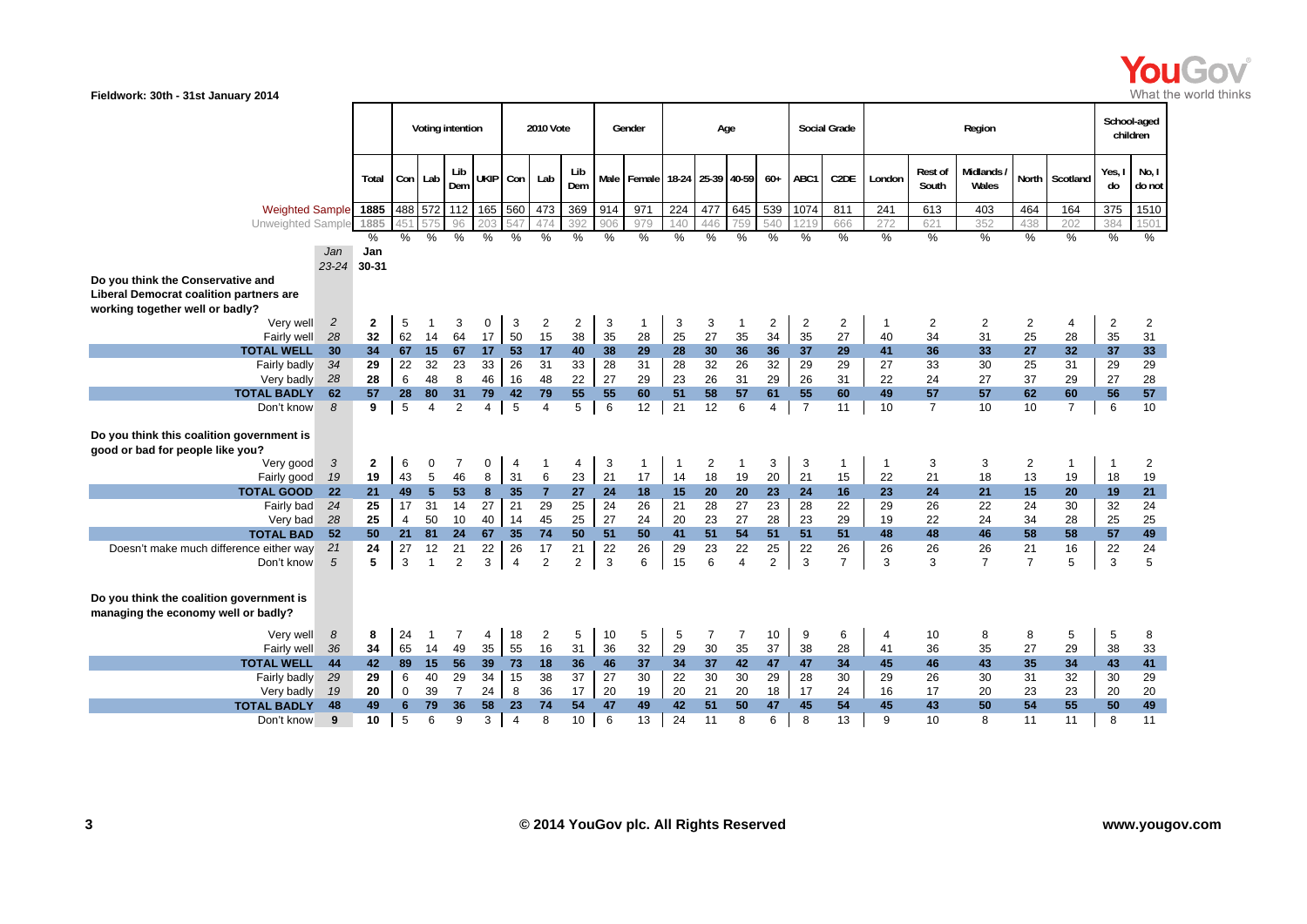

|                                                                                                       |                                |                         |                      |                | Voting intention |                |                      | 2010 Vote      |          |                | Gender     |                   | Age            |                |                |                   | <b>Social Grade</b> |                  |                    | Region         |                |                | School-aged     | children       |
|-------------------------------------------------------------------------------------------------------|--------------------------------|-------------------------|----------------------|----------------|------------------|----------------|----------------------|----------------|----------|----------------|------------|-------------------|----------------|----------------|----------------|-------------------|---------------------|------------------|--------------------|----------------|----------------|----------------|-----------------|----------------|
|                                                                                                       | Total                          |                         | Con Lab              | Lib<br>Dem     | <b>UKIP</b>      | Con            | Lab                  | Lib<br>Dem     |          | Male Female    |            | 18-24 25-39 40-59 |                | $60+$          | ABC1           | C <sub>2</sub> DE | London              | Rest of<br>South | Midlands/<br>Wales |                | North Scotland | Yes,<br>do     | No, I<br>do not |                |
|                                                                                                       | <b>Weighted Sample</b><br>1885 |                         |                      |                |                  |                |                      |                | 369      | 914            | 971        | 224               | 477            | 645            | 539            | 1074              | 811                 | 241              | 613                | 403            | 464            | 164            | 375             | 1510           |
| Unweighted Sample                                                                                     |                                | 1885                    |                      |                | 96               |                |                      | 474            | 392      | 906            | 979        | 140               | 446            | 759            | 540            |                   | 666                 | 272              | 621                | 352            | 438            | 202            | 384             | 1501           |
|                                                                                                       | Jan                            | %<br>Jan<br>23-24 30-31 | %                    | %              | %                | %              | %                    | %              | %        | %              | %          | $\%$              | $\frac{0}{0}$  | %              | %              | %                 | %                   | %                | $\frac{0}{0}$      | $\frac{0}{0}$  | %              | %              | $\%$            | $\%$           |
| In your opinion how good or bad is the                                                                |                                |                         |                      |                |                  |                |                      |                |          |                |            |                   |                |                |                |                   |                     |                  |                    |                |                |                |                 |                |
| state of Britain's economy at the<br>moment?                                                          |                                |                         |                      |                |                  |                |                      |                |          |                |            |                   |                |                |                |                   |                     |                  |                    |                |                |                |                 |                |
| Very good                                                                                             | $\mathbf{1}$                   | $\mathbf 1$             | 3                    | $\Omega$       | 4                | 0              | 3                    |                | 1        | $\overline{2}$ | 1          | $\overline{1}$    | $\overline{2}$ | $\mathbf 0$    | $\overline{2}$ | $\overline{2}$    | -1                  | 2                | $\mathbf{1}$       | $\overline{1}$ | $\mathbf{1}$   | $\mathbf{1}$   | 0               | 1              |
| Quite good                                                                                            | 19                             | 18                      | 46                   | 5              | 16               | 16             | 36                   | 5              | 15       | 23             | 14         | 18                | 17             | 17             | 21             | 20                | 15                  | 15               | 22                 | 18             | 17             | 14             | 14              | 19             |
| <b>TOTAL GOOD</b>                                                                                     | 20                             | 19                      | 49                   | 5 <sup>5</sup> | 20               | 16             | 39                   | 6              | 16       | 25             | 15         | 19                | 19             | 17             | 23             | 22                | 16                  | 17               | 23                 | 19             | 18             | 15             | 15              | $14$           |
| Neither good nor bad                                                                                  | 33                             | 30                      | 34                   | 28             | 47               | 28             | 33                   | 29             | 32       | 31             | 30         | 27                | 27             | 32             | 33             | 32                | 28                  | 35               | 31                 | 31             | 26             | 32             | 30              | $30\,$         |
| Quite bad                                                                                             | 29                             | 33                      | 13                   | 42             | 27               | 38             | 21                   | 40             | 38       | 28             | 37         | 27                | 36             | 34             | 31             | 31                | 35                  | 29               | 33                 | 32             | 36             | 30             | 36              | 32             |
| Very bad                                                                                              | 14                             | 14                      | 2                    | 23             | 3                | 17             | 6                    | 21             | 12       | 14             | 13         | 14                | 13             | 15             | 12             | 12                | 16                  | 10               | 10                 | 16             | 17             | 18             | 16              | 13             |
| <b>TOTAL BAD</b>                                                                                      | 43                             | 47                      | 15                   | 65             | 30               | 55             | 27                   | 61             | 50       | 42             | 50         | 41                | 49             | 49             | 43             | 43                | 51                  | 39               | 43                 | 48             | 53             | 48             | 48              | 52             |
| Don't know                                                                                            | 3                              | 4                       | $\overline{2}$       | $\overline{1}$ | 3                | $\overline{2}$ | $\overline{1}$       | 3              | 3        | $\overline{2}$ | 6          | 13                | 5              | 2              | $\mathbf 1$    | 3                 | 5                   | 9                | 3                  | 3              | $\overline{4}$ | $\overline{4}$ | 3               | $\overline{4}$ |
| How do you think the financial situation<br>of your household will change over the<br>next 12 months? |                                |                         |                      |                |                  |                |                      |                |          |                |            |                   |                |                |                |                   |                     |                  |                    |                |                |                |                 |                |
| Get a lot better                                                                                      | $\overline{c}$                 | $\mathbf{2}$<br>13      | 4<br>24              | 9              | 6<br>20          | 1<br>8         | 3<br>19              | $\overline{c}$ | 2        | 3              | $\sqrt{2}$ | 3                 | 3              | $\overline{2}$ | 1              | 3                 | 1                   | 5                | $\mathbf{2}$       | 2              | $\mathbf{1}$   | $\overline{2}$ | $\overline{c}$  | $\overline{2}$ |
|                                                                                                       | 17<br>Get a little better      |                         |                      |                |                  |                |                      | $\overline{7}$ | 13       | 17             | 10         | 16                | 17             | 13             | 9              | 17                | 8                   | 16               | 14                 | 12             | 12             | 14             | 13              | 13             |
|                                                                                                       | <b>TOTAL BETTER</b><br>19      |                         |                      |                |                  |                |                      | 9              | 15       | 20             | 12         | 19                | 20             | 15             | 10             | 20                | 9                   | 21               | 16                 | 14             | 13             | 16             | 15              | 15             |
|                                                                                                       | Stay about the same<br>39      |                         |                      |                |                  |                |                      | 36             | 47       | 42             | 43         | 36                | 46             | 40             | 44             | 43                | 42                  | 41               | 44                 | 47             | 39             | 37             | 41              | 43             |
|                                                                                                       | Get a little worse<br>27       |                         |                      |                |                  |                |                      | 35             | 24       | 25             | 29         | 29                | 19             | 26             | 34             | 25                | 30                  | 24               | 27                 | 26             | 30             | 26             | 26              | 27             |
|                                                                                                       | Get a lot worse<br>11          |                         |                      |                |                  |                |                      | 17             | 11       | 11             | 12         | $\overline{7}$    | 9              | 15             | 11             | 9                 | 14                  | $\overline{7}$   | 10                 | 12             | 14             | 15             | 16              | $10$           |
|                                                                                                       | <b>TOTAL WORSE</b><br>38       |                         |                      |                |                  |                |                      | 52<br>2        | 35       | 36             | 41         | 36                | 28             | 41             | 45             | 34                | 44                  | 31               | 37                 | 38             | 44             | 41             | 42              | 42             |
|                                                                                                       | Don't know<br>$\overline{4}$   |                         |                      |                |                  |                |                      |                | 3        | 3              | 5          | 9                 | 6              | 3              | $\mathbf{1}$   | 3                 | 5                   | 8                | 3                  | 2              | $\overline{4}$ | 6              | 3               | $\overline{4}$ |
|                                                                                                       | Jan<br>30-31<br>2014           |                         |                      |                |                  |                |                      |                |          |                |            |                   |                |                |                |                   |                     |                  |                    |                |                |                |                 |                |
| Which of these would make the better                                                                  |                                |                         |                      |                |                  |                |                      |                |          |                |            |                   |                |                |                |                   |                     |                  |                    |                |                |                |                 |                |
| <b>Chancellor of the Exchequer?</b>                                                                   |                                |                         |                      |                |                  |                |                      |                |          |                |            |                   |                |                |                |                   |                     |                  |                    |                |                |                |                 |                |
| George Osborne                                                                                        | 32                             | 32                      | 80                   | 6              | 33               | 40             | 69                   | 9              | 23       | 39             | 27         | 20                | 27             | 34             | 41             | 37                | 26                  | 31               | 37                 | 33             | 28             | 29             | 31              | 33             |
| Ed Balls                                                                                              | 22<br>46                       | 23<br>45                | $\overline{2}$<br>18 | 57<br>37       | 19<br>48         | 6<br>55        | $\overline{2}$<br>28 | 49<br>42       | 29<br>47 | 26<br>36       | 20<br>54   | 17<br>63          | 22<br>51       | 25<br>41       | 23<br>37       | 21<br>42          | 25<br>49            | 20<br>49         | 20<br>43           | 19<br>48       | 30<br>42       | 23<br>48       | 22<br>47        | 23<br>44       |
| Don't know                                                                                            |                                |                         |                      |                |                  |                |                      |                |          |                |            |                   |                |                |                |                   |                     |                  |                    |                |                |                |                 |                |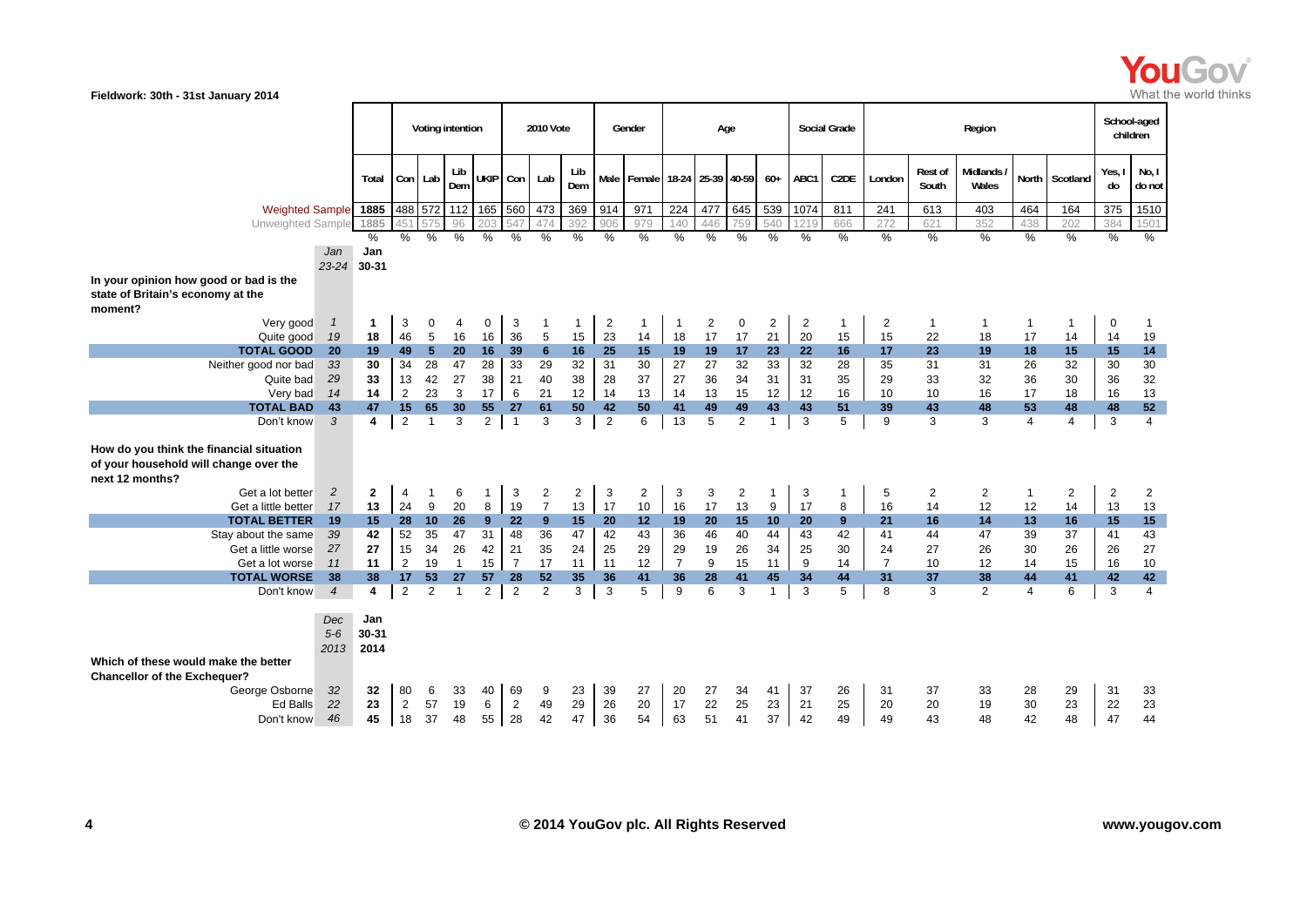

**Fieldwork: 30th - 31st January 2014 Total Con Lab Lib Dem UKIP Con Lab Lib Dem**b Male Female 18-24 25-39 40-59 60+ ABC1 C2DE London Rest of Midlands / North Scotland Yes, I No, I Mo, I Weighted Sample**| 1885 |**488 572 | 112 | 165 | 560 | 473 | 369 | 914 | 971 | 224 | 477 | 645 | 539 | 1074 | 811 | 241 | 613 | 403 | 464 | 164 | 375 | 1510 Unweighted Sample **1885** 451 575 96 203 547 474 392 906 979 140 446 759 540 1219 666 272 621 352 438 202 384 1501 % %%% % % % % % % % % % % % % % % % % % % %Voting intention **1986** 2010 Vote Gender Age Social Grade Region Region Region Region Region **2010 Vote Gender Age Social Grade Region** *Mar 14-15* **30-31** *2013***2014Jan How much confidence, if any, do you have in David Cameron and the coalition government to steer the country out of the economic crisis?** A lot of confidence *4* **9** 32 1 4 4 23 2 6 12 7 8 9 9 10 11 7 8 12 8 7 8 7 10 Some confidence *25* **32** 57 12 54 34 51 17 32 35 30 29 29 33 36 36 27 39 34 33 28 28 38 31 **TOTAL CONFIDENCE**E 29 41 89 13 58 38 74 19 38 47 37 37 38 42 46 47 34 47 46 41 35 36 45 41 Not a lot of confidence *31* **30** 10 38 29 36 17 38 37 27 34 30 31 30 30 29 33 32 32 29 29 31 28 31 No confidence at all *35* **22** 1 45 10 25 6 40 23 23 22 23 22 22 23 19 27 15 18 23 29 25 22 22 **TOTAL NO CONFIDENCE**E 66 52 11 83 39 61 23 78 60 50 56 53 53 52 53 48 60 47 50 52 58 56 50 53 Don't know 5 *5* **6** 1 4 2 2 3 3 3 4 7 10 9 5 2 5 6 6 4 6 6 7 3 6 **And how much confidence, if any, would you have in Ed Miliband and a Labour government to steer the country out of the economic crisis?**A lot of confidence **4** 0 13 1 0 0 12 2 5 3 4 4 5 3 3 5 4 4 3 6 1 6 4 Some confidence **21** 5 52 20 5 3 43 27 24 19 23 23 22 19 20 23 28 17 18 24 27 26 20 **TOTAL CONFIDENCE**E 25 5 65 21 5 3 55 29 29 22 27 27 27 22 23 28 32 21 30 28 32 24 Not a lot of confidence**30** 22 23 50 32 22 31 36 27 32 33 33 28 28 31 28 32 26 34 31 26 32 29

71 4 28 57 71 9 27 38 34 20 27 38 47 37 34 27 42 37 31 34 29 37

E 66 93 27 78 89 93 40 63 66 66 53 60 66 75 68 69 68 71 62 60 61 66

**9** 2 7 1 6 4 5 8 6 12 20 12 7 4 8 10 8 10 8 8 12 6 10

No confidence at all

Don't know

**TOTAL NO CONFIDENCE**

**36**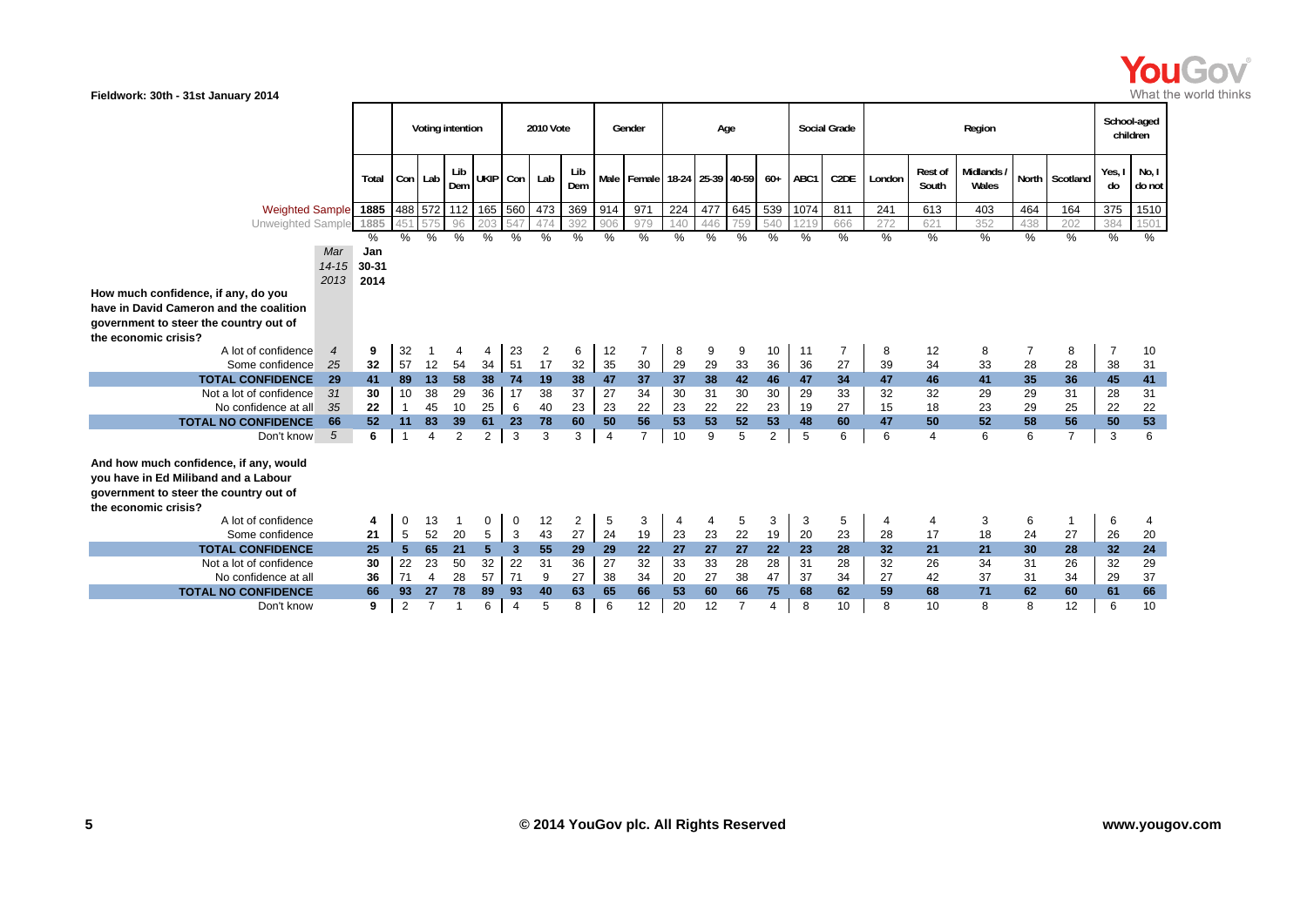

| No, I<br>Midlands /<br>Yes, I<br>Lib<br>Lib<br><b>Rest of</b><br>UKIP Con<br>ABC1<br>North Scotland<br>Con Lab<br>Lab<br>Male Female 18-24 25-39 40-59<br>$60+$<br>C <sub>2</sub> DE<br>London<br>Total<br>Dem<br>Dem<br>South<br>Wales<br>do<br>do not<br>488 572 112 165 560<br>369<br>971<br>645<br>539<br>1074<br>473<br>914<br>224<br>477<br>811<br>613<br>164<br>375<br>1510<br>1885<br>241<br>403<br>464<br><b>Weighted Sample</b><br>Unweighted Sample<br>1885<br>96<br>392<br>621<br>474<br>979<br>540<br>1219<br>666<br>352<br>384<br>547<br>906<br>140<br>446<br>438<br>202<br>1501<br>45<br>759<br>272<br>$\frac{0}{0}$<br>$\frac{0}{0}$<br>$\frac{0}{0}$<br>$\frac{0}{0}$<br>$\%$<br>$\%$<br>%<br>%<br>%<br>$\frac{0}{0}$<br>%<br>%<br>$\%$<br>%<br>%<br>%<br>%<br>%<br>$\%$<br>%<br>$\%$<br>%<br>$\%$<br>29<br>29<br>22<br>27<br>23<br>25<br>23<br>18<br>22<br>24<br>28<br>21<br>29<br>23<br>22<br>29<br>26<br>27<br>23<br>24<br>20<br>31<br>19<br>incomes<br>32<br>22<br>19<br>27<br>Reducing the deficit<br>37<br>12<br>23<br>22<br>14<br>20<br>25<br>19<br>19<br>24<br>20<br>25<br>21<br>23<br>23<br>22<br>15<br>21<br>16<br>18<br>25<br>20<br>$10\,$<br>31<br>24<br>24<br>21<br>21<br>33<br>34<br>19<br>23<br>14<br>23<br>19<br>17<br>25<br>22<br>19<br>Increasing spending on public services<br>8<br>26<br>22<br>Reducing taxes for people on average<br>19<br>18<br>17<br>17<br>19<br>16<br>15<br>19<br>21<br>16<br>12<br>17<br>13<br>18<br>16<br>19<br>20<br>17<br>18<br>21<br>19<br>12<br>19<br>incomes<br>5<br>3<br>3<br>4<br>6<br>3<br>6<br>6<br>3<br>3<br>5<br>5<br>6<br>$\overline{4}$<br>$\overline{2}$<br>$\overline{4}$<br>5<br>Reducing taxes on businesses<br>4<br>4<br>4<br>4<br>4<br>4<br>$\sqrt{2}$<br>$\boldsymbol{2}$<br>$\mathbf{3}$<br>5<br>$\sqrt{3}$<br>$\,$ 5 $\,$<br>3<br>$\overline{c}$<br>$\boldsymbol{2}$<br>$\overline{\mathbf{c}}$<br>$\mathbf{1}$<br>3<br>$\mathbf{1}$<br>3<br>$\sqrt{5}$<br>3<br>None of these<br>0<br>3<br>3<br>$\overline{4}$<br>4<br>3<br>$\overline{4}$<br>5<br>8<br>$\overline{7}$<br>8<br>9<br>$\overline{7}$<br>6<br>$\overline{7}$<br>10<br>10<br>3<br>6<br>11<br>9<br>6<br>8<br>$\overline{2}$<br>$\mathbf{2}$<br>6<br>19<br>10<br>$\boldsymbol{\Delta}$<br>9<br>Don't know<br>The extra tax will raise a significant amount<br>32<br>3<br>28<br>20<br>17<br>21<br>12<br>16<br>16<br>16<br>16<br>15<br>16<br>of money, and help Labour to reduce the<br>16<br>18<br>14<br>20<br>14<br>16<br>19<br>16<br>4<br>government's borrowing<br>Rich people will find ways to avoid paying<br>71<br>72<br>70<br>67<br>71<br>71<br>67<br>59<br>78<br>91<br>83<br>62<br>59<br>60<br>74<br>81<br>74<br>72<br>72<br>70<br>82<br>71<br>69<br>12<br>13<br>13<br>Don't know<br>$\overline{2}$<br>14<br>10<br>12<br>15<br>21<br>11<br>17<br>13<br>14<br>3<br>8<br>19<br>8<br>14<br>14<br>12<br>14<br>14<br>9 |                                                                                                                                                                                                                                                                                                                                                                  | Voting intention |  |  |  |  |  | 2010 Vote | Gender | Age |  | <b>Social Grade</b> |  | Region |  | School-aged<br>children |  |
|------------------------------------------------------------------------------------------------------------------------------------------------------------------------------------------------------------------------------------------------------------------------------------------------------------------------------------------------------------------------------------------------------------------------------------------------------------------------------------------------------------------------------------------------------------------------------------------------------------------------------------------------------------------------------------------------------------------------------------------------------------------------------------------------------------------------------------------------------------------------------------------------------------------------------------------------------------------------------------------------------------------------------------------------------------------------------------------------------------------------------------------------------------------------------------------------------------------------------------------------------------------------------------------------------------------------------------------------------------------------------------------------------------------------------------------------------------------------------------------------------------------------------------------------------------------------------------------------------------------------------------------------------------------------------------------------------------------------------------------------------------------------------------------------------------------------------------------------------------------------------------------------------------------------------------------------------------------------------------------------------------------------------------------------------------------------------------------------------------------------------------------------------------------------------------------------------------------------------------------------------------------------------------------------------------------------------------------------------------------------------------------------------------------------------------------------------------------------------------------------------------------------------------------------------------------------------------------------------------------------------------------------------------------------------------------------------------------------------------------------------------------------------------------------------------------------------------------------------------------------|------------------------------------------------------------------------------------------------------------------------------------------------------------------------------------------------------------------------------------------------------------------------------------------------------------------------------------------------------------------|------------------|--|--|--|--|--|-----------|--------|-----|--|---------------------|--|--------|--|-------------------------|--|
|                                                                                                                                                                                                                                                                                                                                                                                                                                                                                                                                                                                                                                                                                                                                                                                                                                                                                                                                                                                                                                                                                                                                                                                                                                                                                                                                                                                                                                                                                                                                                                                                                                                                                                                                                                                                                                                                                                                                                                                                                                                                                                                                                                                                                                                                                                                                                                                                                                                                                                                                                                                                                                                                                                                                                                                                                                                                        |                                                                                                                                                                                                                                                                                                                                                                  |                  |  |  |  |  |  |           |        |     |  |                     |  |        |  |                         |  |
|                                                                                                                                                                                                                                                                                                                                                                                                                                                                                                                                                                                                                                                                                                                                                                                                                                                                                                                                                                                                                                                                                                                                                                                                                                                                                                                                                                                                                                                                                                                                                                                                                                                                                                                                                                                                                                                                                                                                                                                                                                                                                                                                                                                                                                                                                                                                                                                                                                                                                                                                                                                                                                                                                                                                                                                                                                                                        |                                                                                                                                                                                                                                                                                                                                                                  |                  |  |  |  |  |  |           |        |     |  |                     |  |        |  |                         |  |
|                                                                                                                                                                                                                                                                                                                                                                                                                                                                                                                                                                                                                                                                                                                                                                                                                                                                                                                                                                                                                                                                                                                                                                                                                                                                                                                                                                                                                                                                                                                                                                                                                                                                                                                                                                                                                                                                                                                                                                                                                                                                                                                                                                                                                                                                                                                                                                                                                                                                                                                                                                                                                                                                                                                                                                                                                                                                        |                                                                                                                                                                                                                                                                                                                                                                  |                  |  |  |  |  |  |           |        |     |  |                     |  |        |  |                         |  |
|                                                                                                                                                                                                                                                                                                                                                                                                                                                                                                                                                                                                                                                                                                                                                                                                                                                                                                                                                                                                                                                                                                                                                                                                                                                                                                                                                                                                                                                                                                                                                                                                                                                                                                                                                                                                                                                                                                                                                                                                                                                                                                                                                                                                                                                                                                                                                                                                                                                                                                                                                                                                                                                                                                                                                                                                                                                                        |                                                                                                                                                                                                                                                                                                                                                                  |                  |  |  |  |  |  |           |        |     |  |                     |  |        |  |                         |  |
|                                                                                                                                                                                                                                                                                                                                                                                                                                                                                                                                                                                                                                                                                                                                                                                                                                                                                                                                                                                                                                                                                                                                                                                                                                                                                                                                                                                                                                                                                                                                                                                                                                                                                                                                                                                                                                                                                                                                                                                                                                                                                                                                                                                                                                                                                                                                                                                                                                                                                                                                                                                                                                                                                                                                                                                                                                                                        | George Osborne has money to spend<br>t the next budget which of the following<br>lo you think should be his main priority?                                                                                                                                                                                                                                       |                  |  |  |  |  |  |           |        |     |  |                     |  |        |  |                         |  |
|                                                                                                                                                                                                                                                                                                                                                                                                                                                                                                                                                                                                                                                                                                                                                                                                                                                                                                                                                                                                                                                                                                                                                                                                                                                                                                                                                                                                                                                                                                                                                                                                                                                                                                                                                                                                                                                                                                                                                                                                                                                                                                                                                                                                                                                                                                                                                                                                                                                                                                                                                                                                                                                                                                                                                                                                                                                                        | Reducing taxes for people on below average                                                                                                                                                                                                                                                                                                                       |                  |  |  |  |  |  |           |        |     |  |                     |  |        |  |                         |  |
|                                                                                                                                                                                                                                                                                                                                                                                                                                                                                                                                                                                                                                                                                                                                                                                                                                                                                                                                                                                                                                                                                                                                                                                                                                                                                                                                                                                                                                                                                                                                                                                                                                                                                                                                                                                                                                                                                                                                                                                                                                                                                                                                                                                                                                                                                                                                                                                                                                                                                                                                                                                                                                                                                                                                                                                                                                                                        |                                                                                                                                                                                                                                                                                                                                                                  |                  |  |  |  |  |  |           |        |     |  |                     |  |        |  |                         |  |
|                                                                                                                                                                                                                                                                                                                                                                                                                                                                                                                                                                                                                                                                                                                                                                                                                                                                                                                                                                                                                                                                                                                                                                                                                                                                                                                                                                                                                                                                                                                                                                                                                                                                                                                                                                                                                                                                                                                                                                                                                                                                                                                                                                                                                                                                                                                                                                                                                                                                                                                                                                                                                                                                                                                                                                                                                                                                        |                                                                                                                                                                                                                                                                                                                                                                  |                  |  |  |  |  |  |           |        |     |  |                     |  |        |  |                         |  |
|                                                                                                                                                                                                                                                                                                                                                                                                                                                                                                                                                                                                                                                                                                                                                                                                                                                                                                                                                                                                                                                                                                                                                                                                                                                                                                                                                                                                                                                                                                                                                                                                                                                                                                                                                                                                                                                                                                                                                                                                                                                                                                                                                                                                                                                                                                                                                                                                                                                                                                                                                                                                                                                                                                                                                                                                                                                                        |                                                                                                                                                                                                                                                                                                                                                                  |                  |  |  |  |  |  |           |        |     |  |                     |  |        |  |                         |  |
|                                                                                                                                                                                                                                                                                                                                                                                                                                                                                                                                                                                                                                                                                                                                                                                                                                                                                                                                                                                                                                                                                                                                                                                                                                                                                                                                                                                                                                                                                                                                                                                                                                                                                                                                                                                                                                                                                                                                                                                                                                                                                                                                                                                                                                                                                                                                                                                                                                                                                                                                                                                                                                                                                                                                                                                                                                                                        |                                                                                                                                                                                                                                                                                                                                                                  |                  |  |  |  |  |  |           |        |     |  |                     |  |        |  |                         |  |
|                                                                                                                                                                                                                                                                                                                                                                                                                                                                                                                                                                                                                                                                                                                                                                                                                                                                                                                                                                                                                                                                                                                                                                                                                                                                                                                                                                                                                                                                                                                                                                                                                                                                                                                                                                                                                                                                                                                                                                                                                                                                                                                                                                                                                                                                                                                                                                                                                                                                                                                                                                                                                                                                                                                                                                                                                                                                        |                                                                                                                                                                                                                                                                                                                                                                  |                  |  |  |  |  |  |           |        |     |  |                     |  |        |  |                         |  |
|                                                                                                                                                                                                                                                                                                                                                                                                                                                                                                                                                                                                                                                                                                                                                                                                                                                                                                                                                                                                                                                                                                                                                                                                                                                                                                                                                                                                                                                                                                                                                                                                                                                                                                                                                                                                                                                                                                                                                                                                                                                                                                                                                                                                                                                                                                                                                                                                                                                                                                                                                                                                                                                                                                                                                                                                                                                                        |                                                                                                                                                                                                                                                                                                                                                                  |                  |  |  |  |  |  |           |        |     |  |                     |  |        |  |                         |  |
|                                                                                                                                                                                                                                                                                                                                                                                                                                                                                                                                                                                                                                                                                                                                                                                                                                                                                                                                                                                                                                                                                                                                                                                                                                                                                                                                                                                                                                                                                                                                                                                                                                                                                                                                                                                                                                                                                                                                                                                                                                                                                                                                                                                                                                                                                                                                                                                                                                                                                                                                                                                                                                                                                                                                                                                                                                                                        | he Labour Party has announced that if it<br>vins next year's election it will increase<br>he top rate of income tax to 50p for<br>eople earning more than £150,000 a<br>ear. If Labour does come to power and<br>loes increase the top rate of income tax,<br>what do you think will happen in<br>ractice?<br>irst, which of these do you think is more<br>kely? |                  |  |  |  |  |  |           |        |     |  |                     |  |        |  |                         |  |
|                                                                                                                                                                                                                                                                                                                                                                                                                                                                                                                                                                                                                                                                                                                                                                                                                                                                                                                                                                                                                                                                                                                                                                                                                                                                                                                                                                                                                                                                                                                                                                                                                                                                                                                                                                                                                                                                                                                                                                                                                                                                                                                                                                                                                                                                                                                                                                                                                                                                                                                                                                                                                                                                                                                                                                                                                                                                        |                                                                                                                                                                                                                                                                                                                                                                  |                  |  |  |  |  |  |           |        |     |  |                     |  |        |  |                         |  |
|                                                                                                                                                                                                                                                                                                                                                                                                                                                                                                                                                                                                                                                                                                                                                                                                                                                                                                                                                                                                                                                                                                                                                                                                                                                                                                                                                                                                                                                                                                                                                                                                                                                                                                                                                                                                                                                                                                                                                                                                                                                                                                                                                                                                                                                                                                                                                                                                                                                                                                                                                                                                                                                                                                                                                                                                                                                                        | the tax, so it will raise very little extra money                                                                                                                                                                                                                                                                                                                |                  |  |  |  |  |  |           |        |     |  |                     |  |        |  |                         |  |
|                                                                                                                                                                                                                                                                                                                                                                                                                                                                                                                                                                                                                                                                                                                                                                                                                                                                                                                                                                                                                                                                                                                                                                                                                                                                                                                                                                                                                                                                                                                                                                                                                                                                                                                                                                                                                                                                                                                                                                                                                                                                                                                                                                                                                                                                                                                                                                                                                                                                                                                                                                                                                                                                                                                                                                                                                                                                        |                                                                                                                                                                                                                                                                                                                                                                  |                  |  |  |  |  |  |           |        |     |  |                     |  |        |  |                         |  |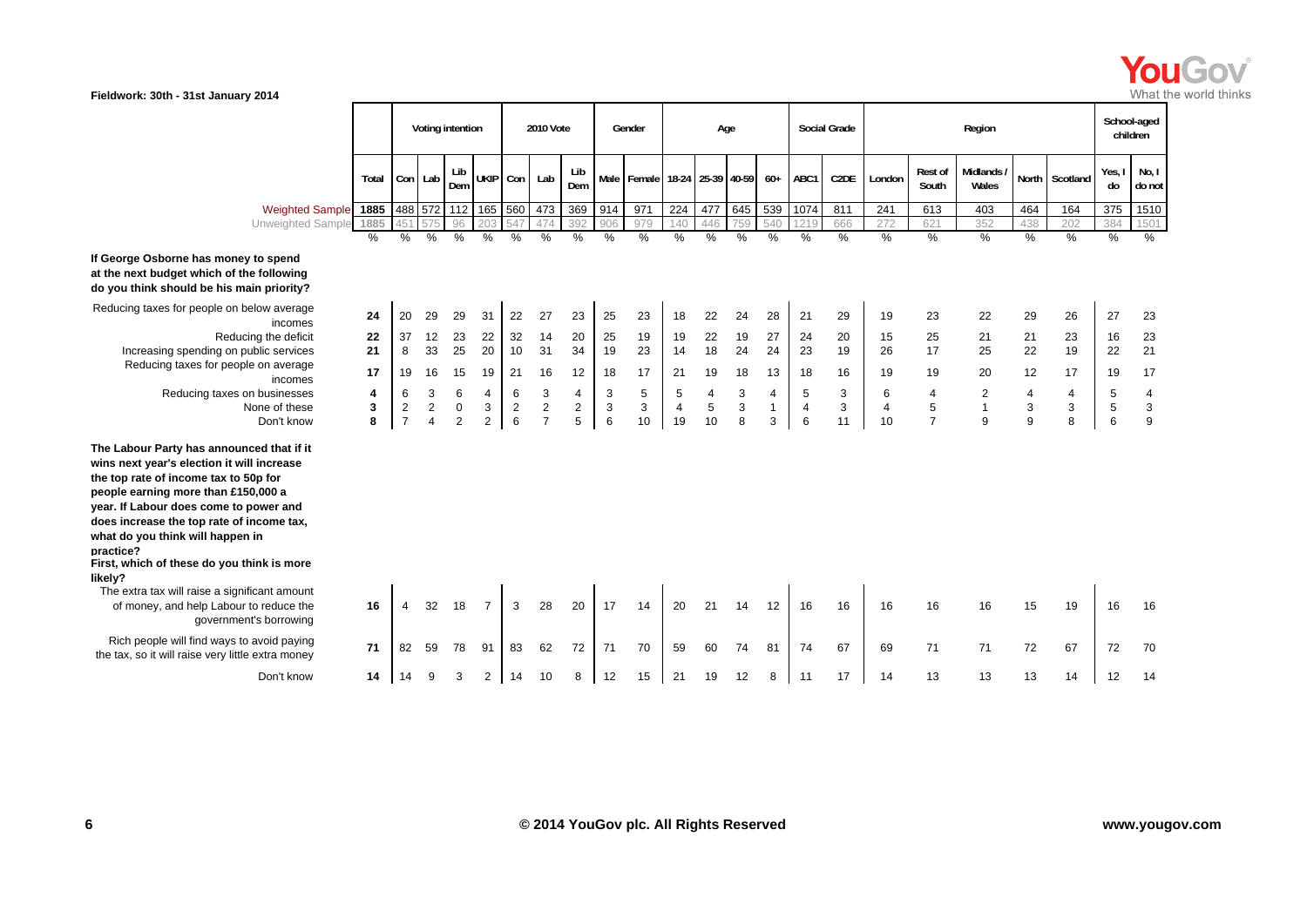

|                                                                                                                                      |           |                |                | Voting intention    |                |                      | 2010 Vote            |            |                | Gender                                 |          |                      | Age            |                |                      | Social Grade      |             |                  | Region               |          |                      | School-aged<br>children |                 |
|--------------------------------------------------------------------------------------------------------------------------------------|-----------|----------------|----------------|---------------------|----------------|----------------------|----------------------|------------|----------------|----------------------------------------|----------|----------------------|----------------|----------------|----------------------|-------------------|-------------|------------------|----------------------|----------|----------------------|-------------------------|-----------------|
|                                                                                                                                      | Total     |                | Con Lab        | Lib<br>Dem          | <b>UKIP</b>    | Con                  | Lab                  | Lib<br>Dem | <b>Male</b>    | Female                                 |          | 18-24 25-39 40-59    |                | $60+$          | ABC1                 | C <sub>2</sub> DE | London      | Rest of<br>South | Midlands<br>Wales    | North    | Scotland             | Yes, I<br>do            | No, I<br>do not |
| <b>Weighted Sample</b>                                                                                                               | 1885      |                | 488 572        | 112                 | 165            | 560                  | 473                  | 369        | 914            | 971                                    | 224      | 477                  | 645            | 539            | 1074                 | 811               | 241         | 613              | 403                  | 464      | 164                  | 375                     | 1510            |
| <b>Unweighted Sample</b>                                                                                                             | 1885<br>% | 451<br>%       | $\frac{0}{6}$  | 96<br>$\frac{0}{0}$ | 20:<br>$\%$    | 547<br>$\frac{0}{0}$ | 474<br>$\frac{9}{6}$ | 392<br>%   | 906<br>%       | 979<br>$\frac{0}{0}$                   | 140<br>% | 446<br>$\frac{0}{6}$ | 759<br>%       | 540<br>%       | 121<br>$\frac{0}{6}$ | 666<br>%          | 272<br>$\%$ | 621<br>%         | 352<br>$\frac{9}{6}$ | 438<br>% | 202<br>$\frac{0}{6}$ | 384<br>$\%$             | 1501<br>%       |
| Second, which of these do you think is<br>more likely?                                                                               |           |                |                |                     |                |                      |                      |            |                |                                        |          |                      |                |                |                      |                   |             |                  |                      |          |                      |                         |                 |
| Foreign business leaders will be deterred<br>from investing in Britain, and job<br>opportunities will suffer                         | 33        | 63             | 13             | 32                  | 43             | 55                   | 19                   | 24         | 35             | 30                                     | 35       | 30                   | 32             | 35             | 35                   | 30                | 36          | 35               | 36                   | 27       | 29                   | 30                      | 33              |
| The tax policy will have little or no effect on<br>the willing ness of foreign business leaders                                      | 49        | 26             | 71             | 60                  | 50             | 32                   | 64                   | 61         | 51             | 46                                     | 44       | 43                   | 52             | 52             | 52                   | 44                | 48          | 48               | 43                   | 55       | 48                   | 51                      | 48              |
| to invest in Britain<br>Don't know                                                                                                   | 19        | 11             | 16             | 8                   | 8              | 13                   | 16                   | 15         | 14             | 23                                     | 21       | 27                   | 16             | 13             | 13                   | 26                | 16          | 18               | 21                   | 18       | 22                   | 20                      | 18              |
| Once again, which of these do you think<br>is more likely?<br>Labour will end up raising taxes on people                             |           |                |                |                     |                |                      |                      |            |                |                                        |          |                      |                |                |                      |                   |             |                  |                      |          |                      |                         |                 |
| on average earnings, not just the rich                                                                                               | 54        | 85             | 21             | 63                  | 77             | 81                   | 26                   | 54         | 53             | 55                                     | 51       | 46                   | 57             | 60             | 57                   | 50                | 53          | 61               | 52                   | 48       | 51                   | 53                      | 54              |
| By increasing taxes on the highest earners,<br>Labour will be more able to keep down the<br>taxes paid by people on average earnings | 28        | 5              | 62             | 25                  | 16             | $\overline{7}$       | 56                   | 31         | 31             | 26                                     | 31       | 33                   | 28             | 24             | 29                   | 27                | 27          | 22               | 31                   | 34       | 32                   | 32                      | 27              |
| Don't know                                                                                                                           | 17        | 10             | 17 12          |                     | 7 I            | 12                   | 18                   | 15         | 16             | 19                                     | 19       | 21                   | 15             | 16             | 14                   | 22                | 19          | 17               | 17                   | 18       | 17                   | 15                      | 18              |
| Thinking about the Labour party's recent<br>comments on the economy, which of the<br>following best reflects your view?              |           |                |                |                     |                |                      |                      |            |                |                                        |          |                      |                |                |                      |                   |             |                  |                      |          |                      |                         |                 |
| The economic recovery is better than Labour<br>say; they are deliberately talking down the<br>recovery for political reasons         | 36        | 81             | $\overline{7}$ | 41                  | 41             | 71                   | 13                   | 27         | 40             | 32                                     | 29       | 30                   | 36             | 43             | 40                   | 30                | 36          | 40               | 35                   | 33       | 31                   | 29                      | 38              |
| The recovery is just as poor as Labour claim<br>and they are right to warn about its<br>weakness                                     | 36        | 8              | 71             | 34                  | 28             | 11                   | 63                   | 45         | 38             | 34                                     | 45       | 35                   | 37             | 33             | 34                   | 39                | 39          | 31               | 37                   | 41       | 35                   | 44                      | 34              |
| Neither                                                                                                                              | 15        | 8              | 13             | 18                  | 21             | 12                   | 16                   | 16         | 15             | 16                                     | 8        | 19                   | 15             | 16             | 15                   | 16                | 14          | 17               | 16                   | 14       | 15                   | 15                      | 15              |
| Don't know                                                                                                                           | 12        | $\mathbf{3}$   | 8              | $\overline{7}$      | 9              | 6                    | 8                    | 12         | $\overline{7}$ | 17                                     | 18       | 16                   | 12             | $\overline{7}$ | 11                   | 14                | 11          | 12               | 12                   | 12       | 19                   | 12                      | 12              |
| Whose opinion do you trust most on the<br>current state of the economy?                                                              |           |                |                |                     |                |                      |                      |            |                |                                        |          |                      |                |                |                      |                   |             |                  |                      |          |                      |                         |                 |
| George Osborne                                                                                                                       | 23        | 65             | 3              | 9                   | 27             | 55                   | $\sqrt{5}$           | 10         | 28             | 18                                     | 11       | 16                   | 25             | 31             | 24                   | 22                | 21          | 26               | 24                   | 20       | 18                   | 18                      | 24              |
| Ed Balls                                                                                                                             | 14        | $\overline{1}$ | 40             | 5                   | $\mathbf{1}$   | $\overline{1}$       | 36                   | 14         | 16             | 12                                     | 10       | 14                   | 15             | 14             | 13                   | 15                | 14          | 10               | 12                   | 20       | 15                   | 14                      | 14              |
| Vince Cable<br>None of them                                                                                                          | 13<br>39  | 9<br>18        | 10<br>39       | 54<br>25            | 10<br>60       | 9<br>28              | 8<br>41              | 32<br>38   | 15<br>34       | 12<br>44                               | 10<br>41 | 13<br>39             | 14<br>39       | 15<br>37       | 17<br>38             | 9<br>40           | 19<br>34    | 14<br>36         | 12<br>44             | 10<br>38 | 12<br>43             | 12<br>40                | 14<br>38        |
| Don't know                                                                                                                           | 11        | 6              | 8              | $\overline{7}$      | $\overline{2}$ | 6                    | 10                   | 6          | $\overline{7}$ | 15                                     | 27       | 18                   | $\overline{7}$ | $\overline{4}$ | 9                    | 14                | 12          | 13               | 8                    | 12       | 12                   | 15                      | 10              |
| 7                                                                                                                                    |           |                |                |                     |                |                      |                      |            |                | © 2014 YouGov plc. All Rights Reserved |          |                      |                |                |                      |                   |             |                  |                      |          |                      |                         | www.yougov.com  |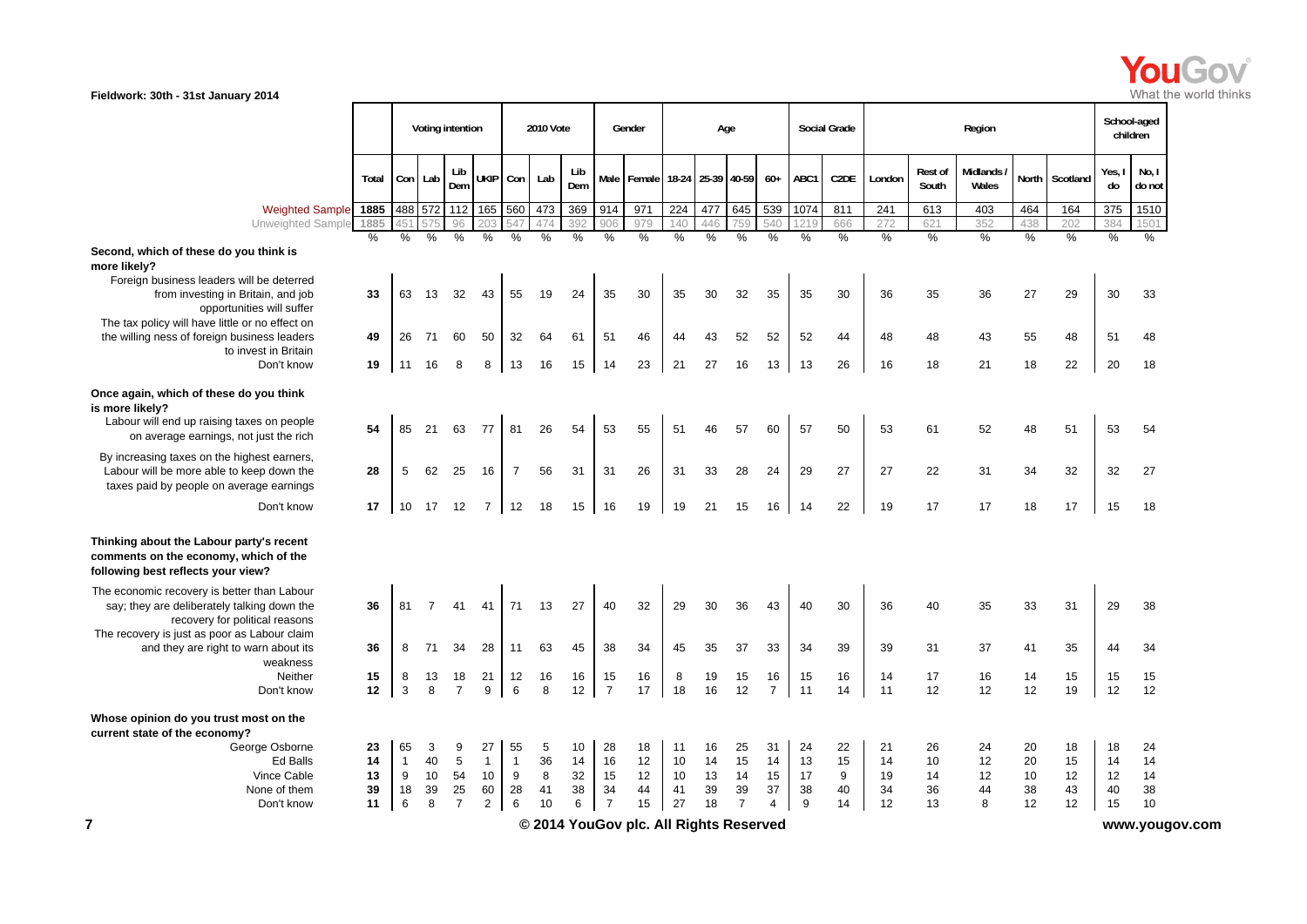

|                                                                                                                                                                                |                |                      |                | Voting intention |                |                |                            | 2010 Vote      |                |                | Gender            |                | Age            |                |                |                | <b>Social Grade</b> |                |                  | Region            |                |                | children       | School-aged        |
|--------------------------------------------------------------------------------------------------------------------------------------------------------------------------------|----------------|----------------------|----------------|------------------|----------------|----------------|----------------------------|----------------|----------------|----------------|-------------------|----------------|----------------|----------------|----------------|----------------|---------------------|----------------|------------------|-------------------|----------------|----------------|----------------|--------------------|
|                                                                                                                                                                                |                | Total                | Con Lab        |                  | Lib<br>Dem     | UKIP Con       |                            | Lab            | Lib<br>Dem     |                | Male Female 18-24 |                | 25-39 40-59    |                | $60+$          | ABC1           | C <sub>2</sub> DE   | London         | Rest of<br>South | Midlands<br>Wales | North          | Scotland       | Yes,<br>do     | No, I<br>do not    |
| <b>Weighted Sample</b>                                                                                                                                                         |                | 1885                 |                | 488 572          | 112            | 165 560        |                            | 473            | 369            | 914            | 971               | 224            | 477            | 645            | 539            | 1074           | 811                 | 241            | 613              | 403               | 464            | 164            | 375            | 1510               |
| Unweighted Sample                                                                                                                                                              |                | 1885                 | 45             |                  | 96             | 203            |                            | 474            | 392            |                | 979               | 140            | 446            | 59             | 540            |                | 666                 | 272            | 621              | 352               | 438            | 202            | 384            | 1501               |
|                                                                                                                                                                                | Mar<br>$3 - 4$ | $\%$<br>Jan<br>30-31 | $\frac{0}{0}$  | %                | %              | %              | $\%$                       | %              | $\%$           | $\%$           | %                 | %              | %              | $\%$           | $\%$           | %              | $\%$                | $\%$           | $\%$             | %                 | $\frac{0}{0}$  | $\%$           | $\%$           | $\%$               |
|                                                                                                                                                                                | 2013           | 2014                 |                |                  |                |                |                            |                |                |                |                   |                |                |                |                |                |                     |                |                  |                   |                |                |                |                    |
| If LABOUR win a clear majority at the<br>next election, do you think that, in<br>general, they will or will not<br>Have a good understanding of the<br>problems Britain faces? |                |                      |                |                  |                |                |                            |                |                |                |                   |                |                |                |                |                |                     |                |                  |                   |                |                |                |                    |
| Will<br>Will not<br>Don't know                                                                                                                                                 | 40<br>42<br>18 | 40<br>45<br>15       | 11<br>81<br>8  | 82<br>8<br>10    | 49<br>42<br>9  | 22<br>70<br>8  | 11<br>80<br>9              | 71<br>17<br>13 | 53<br>35<br>12 | 44<br>45<br>12 | 37<br>45<br>18    | 47<br>27<br>27 | 40<br>39<br>21 | 43<br>46<br>11 | 34<br>56<br>9  | 40<br>47<br>13 | 41<br>42<br>17      | 45<br>38<br>17 | 35<br>51<br>13   | 37<br>49<br>14    | 47<br>37<br>16 | 41<br>42<br>17 | 45<br>42<br>13 | 39<br>45<br>15     |
| Learn from, and avoid, the mistakes they<br>have made in the past?                                                                                                             | 31             |                      |                |                  |                |                |                            |                |                |                |                   |                |                |                |                |                |                     |                |                  |                   |                |                |                |                    |
| Will<br>Will not<br>Don't know                                                                                                                                                 | 46<br>23       | 31<br>51<br>18       | 4<br>85<br>11  | 72<br>12<br>15   | 30<br>60<br>10 | 15<br>77<br>8  | 7<br>83<br>10              | 62<br>18<br>19 | 36<br>49<br>14 | 33<br>52<br>15 | 29<br>51<br>20    | 27<br>40<br>33 | 33<br>43<br>24 | 34<br>53<br>13 | 27<br>61<br>12 | 30<br>54<br>15 | 32<br>47<br>21      | 34<br>46<br>21 | 27<br>56<br>17   | 29<br>56<br>15    | 37<br>45<br>18 | 30<br>50<br>21 | 38<br>47<br>15 | 29<br>53<br>18     |
| Have a team of ministers who are up to<br>the job of running the country?                                                                                                      |                |                      |                |                  |                |                |                            |                |                |                |                   |                |                |                |                |                |                     |                |                  |                   |                |                |                |                    |
| Will<br>Will not<br>Don't know                                                                                                                                                 | 26<br>43<br>30 | 23<br>50<br>27       | 6<br>83<br>11  | 60<br>13<br>27   | 17<br>61<br>22 | 9<br>76<br>16  | 5<br>84<br>12              | 51<br>21<br>28 | 22<br>45<br>32 | 25<br>53<br>22 | 22<br>48<br>31    | 28<br>36<br>37 | 23<br>45<br>31 | 24<br>52<br>24 | 20<br>58<br>22 | 22<br>54<br>24 | 25<br>45<br>30      | 24<br>43<br>33 | 21<br>56<br>23   | 23<br>52<br>25    | 28<br>43<br>28 | 21<br>51<br>28 | 27<br>47<br>26 | 23<br>51<br>27     |
| Ensure that public services such as<br>health, education and the police provide<br>good value for money?                                                                       |                |                      |                |                  |                |                |                            |                |                |                |                   |                |                |                |                |                |                     |                |                  |                   |                |                |                |                    |
| Will<br>Will not<br>Don't know                                                                                                                                                 | 41<br>36<br>23 | 34<br>42<br>23       | 10<br>74<br>16 | 74<br>10<br>16   | 26<br>53<br>21 | 16<br>68<br>16 | 9<br>73<br>18              | 65<br>13<br>22 | 39<br>36<br>25 | 36<br>44<br>20 | 33<br>41<br>26    | 42<br>31<br>27 | 33<br>36<br>30 | 37<br>42<br>21 | 29<br>52<br>19 | 32<br>47<br>21 | 37<br>37<br>26      | 40<br>34<br>26 | 32<br>47<br>22   | 30<br>50<br>20    | 39<br>36<br>24 | 33<br>37<br>31 | 40<br>40<br>21 | 33<br>$43\,$<br>24 |
| Take the right decisions to help Britain's<br>economy recover?                                                                                                                 |                |                      |                |                  |                |                |                            |                |                |                |                   |                |                |                |                |                |                     |                |                  |                   |                |                |                |                    |
| Will<br>Will not<br>Don't know                                                                                                                                                 | 32<br>41<br>27 | 26<br>46<br>27       | 3<br>85<br>12  | 67<br>9<br>24    | 20<br>55<br>24 | 6<br>73<br>21  | $\overline{4}$<br>83<br>13 | 56<br>14<br>30 | 28<br>40<br>33 | 30<br>48<br>22 | 23<br>45<br>32    | 35<br>30<br>34 | 26<br>41<br>34 | 28<br>48<br>24 | 21<br>56<br>23 | 25<br>50<br>25 | 28<br>42<br>30      | 26<br>38<br>36 | 23<br>52<br>25   | 23<br>52<br>25    | 32<br>40<br>28 | 30<br>43<br>28 | 33<br>44<br>23 | 24<br>47<br>29     |
| Take the right decisions on the taxes<br>paid by people like you?                                                                                                              |                |                      |                |                  |                |                |                            |                |                |                |                   |                |                |                |                |                |                     |                |                  |                   |                |                |                |                    |
| Will<br>Will not<br>Don't know                                                                                                                                                 |                | 28<br>45<br>27       | 6<br>80<br>14  | 65<br>11<br>24   | 25<br>47<br>27 | 13<br>68<br>19 | 6<br>77<br>17              | 57<br>18<br>25 | 34<br>35<br>31 | 33<br>46<br>22 | 23<br>44<br>33    | 33<br>32<br>35 | 29<br>39<br>32 | 29<br>46<br>25 | 23<br>55<br>23 | 27<br>48<br>25 | 29<br>41<br>30      | 29<br>42<br>29 | 22<br>50<br>28   | 27<br>49<br>24    | 34<br>38<br>28 | 31<br>40<br>29 | 34<br>42<br>24 | 26<br>46<br>28     |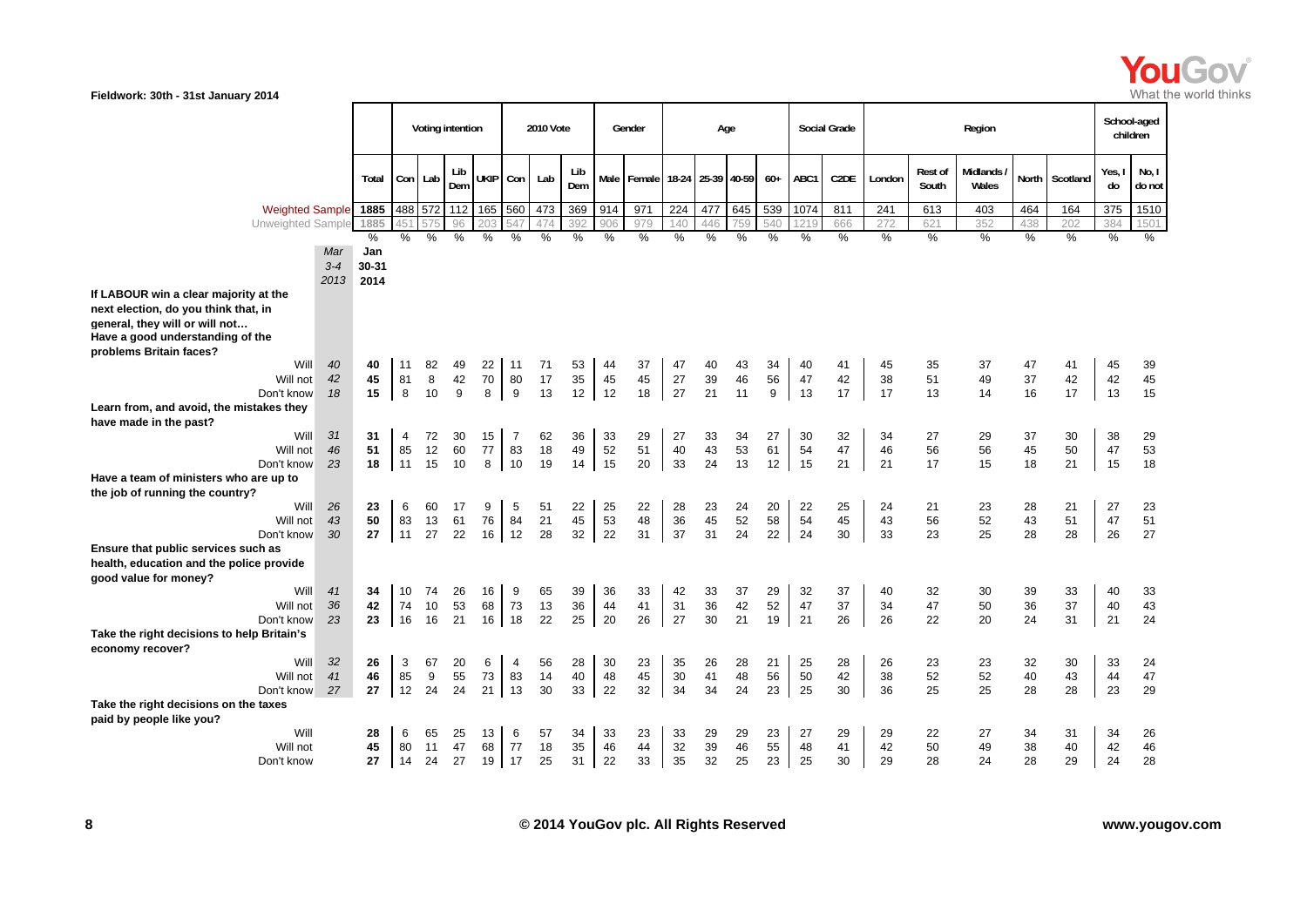

|                                                                                                                                                                                                                  |       |    |         | Voting intention |                     |                | 2010 Vote      |            |               | Gender      |      | Age               |                |       |      | <b>Social Grade</b> |               |                  | Region              |               |                |                | School-aged<br>children |
|------------------------------------------------------------------------------------------------------------------------------------------------------------------------------------------------------------------|-------|----|---------|------------------|---------------------|----------------|----------------|------------|---------------|-------------|------|-------------------|----------------|-------|------|---------------------|---------------|------------------|---------------------|---------------|----------------|----------------|-------------------------|
|                                                                                                                                                                                                                  | Total |    | Con Lab | Lib<br>Dem       | UKIP Con            |                | Lab            | Lib<br>Dem |               | Male Female |      | 18-24 25-39 40-59 |                | $60+$ | ABC1 | C <sub>2</sub> DE   | London        | Rest of<br>South | Midlands /<br>Wales |               | North Scotland | Yes, I<br>do   | No, I<br>do not         |
| Weighted Sample 1885                                                                                                                                                                                             |       |    |         |                  | 488 572 112 165 560 |                | 473            | 369        | 914           | 971         | 224  | 477               | 645            | 539   | 1074 | 811                 | 241           | 613              | 403                 | 464           | 164            | 375            | 1510                    |
| <b>Unweighted Sample</b>                                                                                                                                                                                         | 1885  |    |         | 96               |                     |                | 474            | 392        | 906           | 979         | 140  | 446               | 759            | 540   | 121  | 666                 | 272           | 621              | 352                 | 438           | 202            | 384            | 150 <sup>°</sup>        |
| Thinking about the recent floods in<br>Somerset<br>Who do you think is most to blame for<br>the flooding in Somerset?                                                                                            | %     | %  | %       | %                | %                   | %              | %              | %          | $\frac{0}{0}$ | $\%$        | $\%$ | $\frac{9}{6}$     | %              | %     | $\%$ | %                   | $\frac{0}{0}$ | %                | %                   | $\frac{0}{0}$ | %              | $\frac{0}{6}$  | %                       |
| The government - for not spending enough<br>on flood defences                                                                                                                                                    | 17    | 6  | 30      | 14               | 14                  | $\overline{7}$ | 31             | 15         | 20            | 14          | 17   | 19                | 18             | 15    | 16   | 19                  | 23            | 15               | 17                  | 21            | $\overline{7}$ | 18             | 17                      |
| The environment agency - for not making the<br>right decisions on flood defences                                                                                                                                 | 28    | 35 | 22      | 32               | 48                  | 40             | 24             | 25         | 26            | 30          | 18   | 17                | 28             | 41    | 28   | 28                  | 24            | 34               | 27                  | 24            | 23             | 26             | 28                      |
| Neither - it was the result of freak weather<br>conditions that couldn't realistically have<br>been defended against                                                                                             | 47    | 53 | 40      | 46               | 34                  | 47             | 37             | 52         | 48            | 46          | 55   | 51                | 48             | 39    | 48   | 45                  | 42            | 45               | 50                  | 44            | 61             | 50             | 46                      |
| Don't know                                                                                                                                                                                                       | 8     | 6  |         | $\overline{7}$   |                     | 6              | $\overline{7}$ | 8          | 6             | 10          | 11   | 13                | $\overline{7}$ | 4     | 8    | 8                   | 10            | 6                | 6                   | 11            | 9              | $\overline{7}$ | 8                       |
| And what what you've seen or heard, do<br>you think more could have been done to<br>prevent the flooding?<br>Yes, more could have been done to prevent<br>some of the worst flooding, such as dredging<br>rivers | 68    | 68 | 72      | 62               | 83                  | 70             | 75             | 64         | 66            | 69          | 59   | 56                | 68             | 82    | 64   | 72                  | 63            | 71               | 67                  | 71            | 56             | 64             | 69                      |
| No, every reasonable precaution had already<br>been taken, and things like dredging would                                                                                                                        | 17    | 23 | 13      | 22               | 9                   | 21             | 14             | 18         | 22            | 14          | 23   | 23                | 17             | 10    | 21   | 12                  | 18            | 17               | 19                  | 14            | 23             | 22             | 16                      |
| not really have helped<br>Don't know                                                                                                                                                                             | 15    | 9  | 15      | 17               | 8                   | 9              | 11             | 18         | 12            | 17          | 18   | 21                | 14             | 8     | 14   | 16                  | 19            | 12               | 14                  | 14            | 21             | 14             | 15                      |
| Thinking about government spending on<br>flood defences, which of the following<br>best reflects your view?<br>The government should spend more on flood<br>defences, even if this means tax rises or            | 38    | 31 | 49      | 42               | 42                  | 35             | 47             | 38         | 40            | 37          | 20   | 30                | 39             | 52    | 37   | 39                  | 36            | 39               | 35                  | 44            | 29             | 35             | 39                      |
| bigger cuts elsewhere<br>The government is already spending as                                                                                                                                                   |       |    |         |                  |                     |                |                |            |               |             |      |                   |                |       |      |                     |               |                  |                     |               |                |                |                         |
| much as it can reasonably afford on flood<br>defences                                                                                                                                                            | 36    | 56 | 23      | 37               | 34                  | 48             | 26             | 36         | 40            | 32          | 49   | 36                | 36             | 29    | 39   | 32                  | 34            | 34               | 39                  | 35            | 40             | 35             | 36                      |
| Don't know                                                                                                                                                                                                       | 26    | 13 | 28      | 21               | 24                  | 17             | 27             | 26         | 20            | 32          | 31   | 33                | 25             | 19    | 24   | 29                  | 30            | 27               | 26                  | 21            | 31             | 30             | 25                      |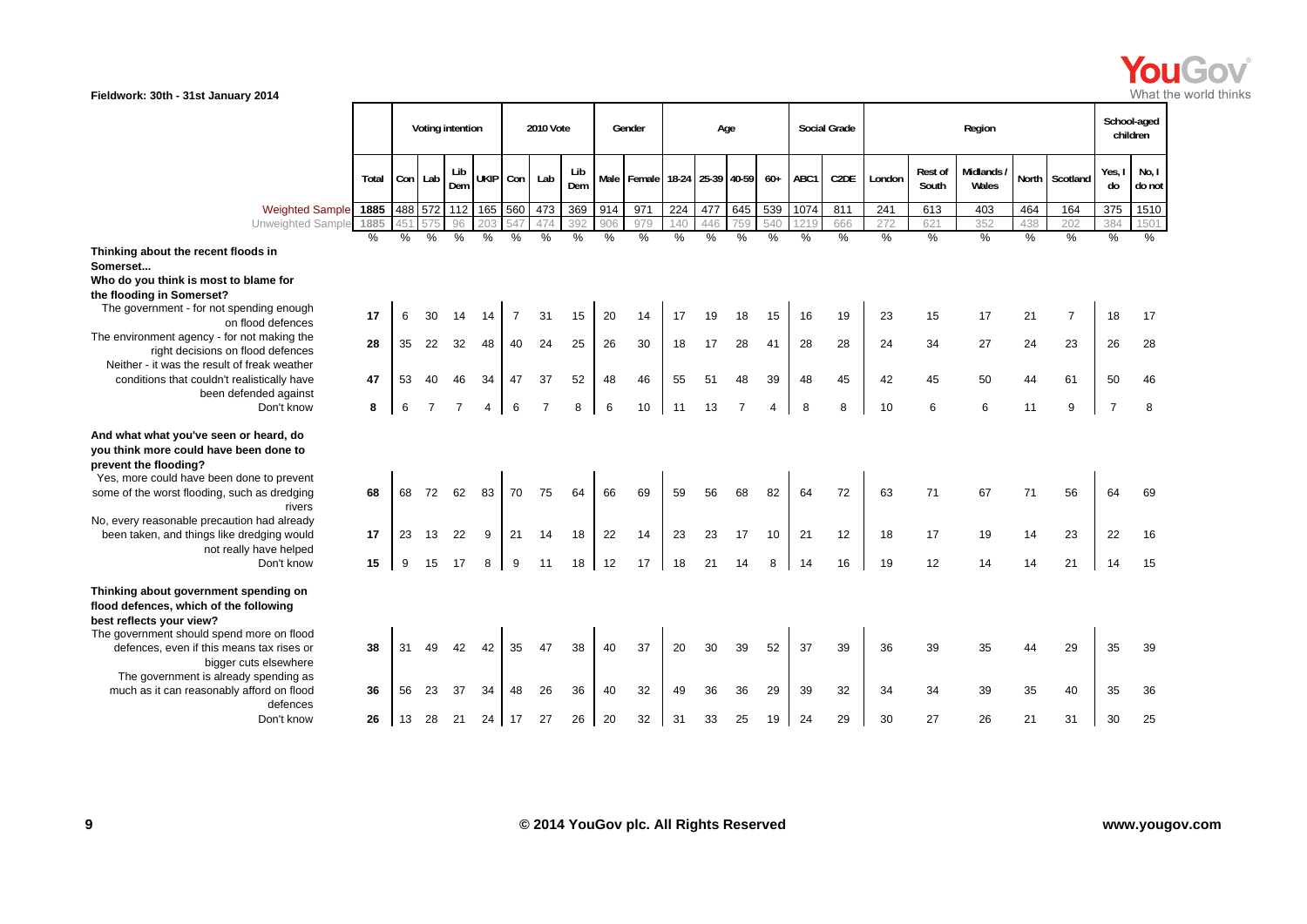

|                                                                                                                                                  |                |                |                | Voting intention |                     |                     | 2010 Vote      |                |                | Gender                   |                | Age            |                |                |                | <b>Social Grade</b> |                |                         | Region              |                |                |                | School-aged<br>children |
|--------------------------------------------------------------------------------------------------------------------------------------------------|----------------|----------------|----------------|------------------|---------------------|---------------------|----------------|----------------|----------------|--------------------------|----------------|----------------|----------------|----------------|----------------|---------------------|----------------|-------------------------|---------------------|----------------|----------------|----------------|-------------------------|
|                                                                                                                                                  | Total          |                | Con Lab        | Lib<br>Dem       | UKIP Con            |                     | Lab            | Lib<br>Dem     | Male           | Female 18-24 25-39 40-59 |                |                |                | $60+$          | ABC1           | C <sub>2</sub> DE   | London         | <b>Rest of</b><br>South | Midlands /<br>Wales |                | North Scotland | Yes, I<br>do   | No, I<br>do not         |
| Weighted Sample 1885                                                                                                                             |                |                |                |                  | 488 572 112 165 560 |                     | 473            | 369            | 914            | 971                      | 224            | 477            | 645            | 539            | 1074           | 811                 | 241            | 613                     | 403                 | 464            | 164            | 375            | 1510                    |
| Unweighted Sample                                                                                                                                | 1885           |                |                | 96               |                     |                     | 474            | 392            | 906            | 979                      | 140            | 446            | 759            | 540            |                | 666                 | 272            | 621                     | 352                 | 438            | 202            | 384            | 150'                    |
|                                                                                                                                                  | $\frac{0}{0}$  | %              | $\frac{0}{0}$  | $\%$             | $\%$                | $\frac{0}{0}$       | $\frac{0}{6}$  | %              | $\frac{0}{6}$  | %                        | %              | %              | %              | %              | %              | %                   | $\frac{0}{6}$  | $\frac{0}{6}$           | %                   | $\frac{0}{2}$  | %              | $\frac{0}{2}$  | %                       |
| And finally in this section, do you think                                                                                                        |                |                |                |                  |                     |                     |                |                |                |                          |                |                |                |                |                |                     |                |                         |                     |                |                |                |                         |
| the weather that caused the recent                                                                                                               |                |                |                |                  |                     |                     |                |                |                |                          |                |                |                |                |                |                     |                |                         |                     |                |                |                |                         |
| flooding was or was not a result of                                                                                                              |                |                |                |                  |                     |                     |                |                |                |                          |                |                |                |                |                |                     |                |                         |                     |                |                |                |                         |
| climate change?<br>The flooding was probably a result of                                                                                         |                |                |                |                  |                     |                     |                |                |                |                          |                |                |                |                |                |                     |                |                         |                     |                |                |                |                         |
| changing weather patterns due to climate<br>change                                                                                               | 40             | 29             | 51             | 60               | 25                  | 23                  | 44             | 60             | 37             | 43                       | 42             | 46             | 40             | 35             | 41             | 39                  | 47             | 36                      | 38                  | 45             | 39             | 42             | 40                      |
| The flooding was probably nothing at all to                                                                                                      |                |                |                |                  |                     |                     |                |                |                |                          |                |                |                |                |                |                     |                |                         |                     |                |                |                |                         |
| do with climate change                                                                                                                           | 44             | 59             | 35             | 32               | 64                  | 65                  | 41             | 29             | 48             | 41                       | 38             | 34             | 46             | 54             | 44             | 44                  | 37             | 50                      | 45                  | 39             | 46             | 43             | 45                      |
| Don't know                                                                                                                                       | 15             | 11             | 14             | 8                | 12 <sup>1</sup>     | 12                  | 15             | 12             | 14             | 16                       | 19             | 21             | 14             | 10             | 14             | 17                  | 16             | 14                      | 16                  | 16             | 15             | 15             | 15                      |
| In principle, do you think it is a good or<br>bad idea to set a minimum price per unit<br>of alcohol?<br>A good idea<br>A bad idea<br>Don't know | 42<br>41<br>17 | 39<br>46<br>16 | 43<br>43<br>13 | 49<br>39<br>12   | 38<br>47            | 37<br>48<br>$15$ 15 | 44<br>40<br>16 | 50<br>36<br>15 | 39<br>48<br>13 | 46<br>34<br>21           | 50<br>28<br>23 | 44<br>39<br>17 | 42<br>42<br>16 | 38<br>47<br>16 | 45<br>41<br>15 | 39<br>40<br>20      | 47<br>36<br>18 | 41<br>40<br>19          | 41<br>42<br>18      | 41<br>45<br>14 | 47<br>38<br>15 | 48<br>36<br>17 | 41<br>$42\,$<br>17      |
| And if an minimum price per unit of<br>alcohol was to be introduced, what do<br>you think would be the most appropriate                          |                |                |                |                  |                     |                     |                |                |                |                          |                |                |                |                |                |                     |                |                         |                     |                |                |                |                         |
| level?                                                                                                                                           |                |                |                |                  |                     |                     |                |                |                |                          |                |                |                |                |                |                     |                |                         |                     |                |                |                |                         |
| Under 40p (meaning a can of lager could<br>cost less than 80p)                                                                                   | 18             | 19             | 21             | 6                | 23                  | 20                  | 18             | 10             | 21             | 15                       | 14             | 20             | 19             | 16             | 19             | 17                  | 13             | 19                      | 16                  | 23             | 14             | 18             | 18                      |
| 40p (meaning a can of lager would cost at<br>least 80p)                                                                                          | 10             | 10             | 13             | 10               | $\overline{7}$      | $\overline{7}$      | 13             | 9              | 10             | 11                       | 14             | 11             | 10             | 9              | 12             | 8                   | 8              | 11                      | 8                   | 11             | 13             | 14             | 9                       |
| 45p (meaning a can of lager would cost at<br>least 90p)                                                                                          | 6              | $\overline{7}$ | 5              | 9                | 5                   | 5                   | 8              | $\overline{7}$ | 6              | 5                        | 9              | $\overline{7}$ | 5              | 5              | 6              | 5                   | 11             | $\overline{7}$          | $\overline{4}$      | 5              | $\overline{4}$ | 6              | 6                       |
| 50p (meaning a can of lager would cost at<br>least $£1)$                                                                                         | 21             | 20             | 20             | 33               | 24                  | 21                  | 20             | 28             | 20             | 22                       | 25             | 23             | 21             | 18             | 21             | 21                  | 22             | 21                      | 24                  | 18             | 24             | 21             | 21                      |
| A figure over 50p (meaning the minimum                                                                                                           |                |                |                |                  |                     |                     |                |                |                |                          |                |                |                |                |                |                     |                |                         |                     |                |                |                |                         |
| price for a can of lager would be higher than<br>£1)                                                                                             | 16             | 18             | 15             | 21               | 15                  | 18                  | 12             | 20             | 14             | 18                       | 8              | 14             | 16             | 21             | 16             | 16                  | 19             | 18                      | 19                  | 13             | 10             | 15             | 16                      |
| Not sure                                                                                                                                         | 28             | 26             | 25             | 21               | 25                  | 28                  | $30\,$         | 26             | 28             | 29                       | 30             | 25             | 28             | 30             | 25             | 33                  | 27             | 25                      | 30                  | 31             | 35             | 26             | 29                      |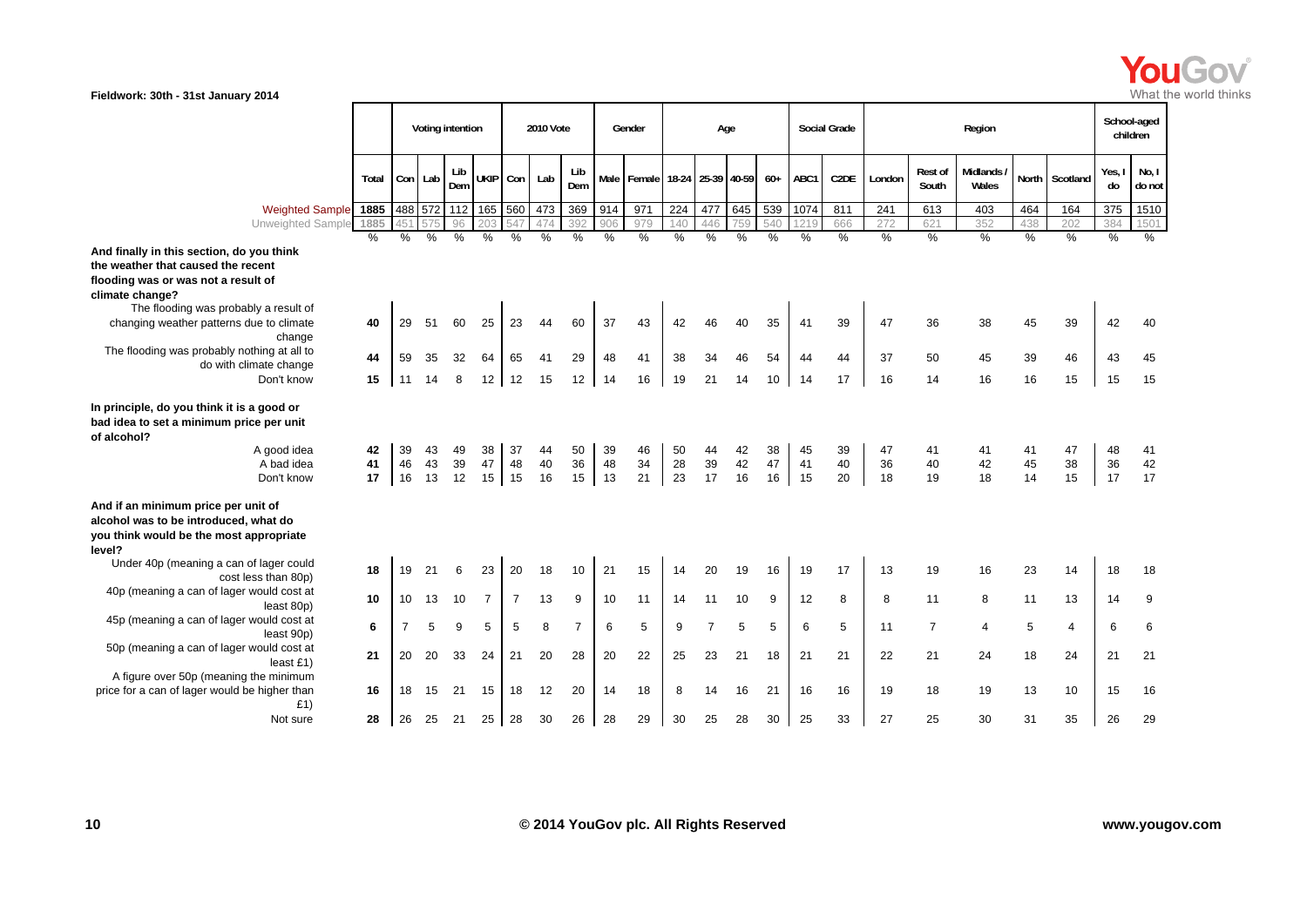

|                                                                                                                                                             |                |                |                | Voting intention |                     |                | 2010 Vote      |                |                | Gender         |                | Age               |                |                |                | <b>Social Grade</b> |                |                  | Region              |                |                | School-aged<br>children |                 |
|-------------------------------------------------------------------------------------------------------------------------------------------------------------|----------------|----------------|----------------|------------------|---------------------|----------------|----------------|----------------|----------------|----------------|----------------|-------------------|----------------|----------------|----------------|---------------------|----------------|------------------|---------------------|----------------|----------------|-------------------------|-----------------|
|                                                                                                                                                             | Total          | Con Lab        |                | Lib<br>Dem       | <b>UKIP</b>         |                | Con Lab        | Lib<br>Dem     | Male           | Female         |                | 18-24 25-39 40-59 |                | $60+$          | ABC1           | C <sub>2</sub> DE   | London         | Rest of<br>South | Midlands /<br>Wales |                | North Scotland | Yes, I<br>do            | No, I<br>do not |
| <b>Weighted Sample</b>                                                                                                                                      | 1885           |                |                |                  | 488 572 112 165 560 |                | 473            | 369            | 914            | 971            | 224            | 477               | 645            | 539            | 1074           | 811                 | 241            | 613              | 403                 | 464            | 164            | 375                     | 1510            |
| <b>Unweighted Sample</b>                                                                                                                                    | 1885           |                |                | 96               | 20.3                |                | 474            | 392            | 906            | 979            | 140            | 446               | 759            | 540            | 1219           | 666                 | 272            | 621              | 352                 | 438            | 202            | 384                     | 1501            |
| Thinking about how the government<br>deals with regulations that affect the<br>alcohol industry, do you think                                               | $\%$           | %              | %              | $\%$             | %                   | %              | %              | %              | %              | %              | %              | %                 | $\frac{0}{0}$  | %              | $\frac{0}{0}$  | $\frac{9}{6}$       | %              | $\frac{0}{0}$    | $\%$                | $\%$           | $\frac{0}{0}$  | %                       | $\%$            |
| The government are too close to the alcohol<br>industry and is too soft on regulating them                                                                  | 38             | 25             |                | 46               | 40                  | 31             | 44             | 50             | 38             | 39             | 40             | 29                | 41             | 44             | 40             | 36                  | 40             | 37               | 38                  | 42             | 34             | 34                      | 40              |
| The government are too hostile towards the<br>alcohol industry and is too harsh on<br>regulating them                                                       | 13             | 12             | 14             | 6                | 17                  | 11             | 16             | 8              | 15             | 11             | 11             | 17                | 12             | 11             | 14             | 11                  | 11             | 13               | 12                  | 14             | 11             | 19                      | 11              |
| The balance is about right<br>Don't know                                                                                                                    | 26<br>23       | 42<br>21       | 19<br>19       | 28<br>20         | 22<br>20            | 38<br>21       | 20<br>20       | 21<br>21       | 29<br>18       | 22<br>28       | 25<br>24       | 26<br>28          | 25<br>22       | 26<br>20       | 27<br>19       | 24<br>29            | 26<br>23       | 26<br>24         | 27<br>23            | 24<br>20       | 28<br>27       | 23<br>24                | 26<br>23        |
| Thinking about how the government<br>deals with regulations that affect the<br>tobacco industry, do you think                                               |                |                |                |                  |                     |                |                |                |                |                |                |                   |                |                |                |                     |                |                  |                     |                |                |                         |                 |
| The government are too close to the tobacco<br>industry and is too soft on regulating them                                                                  | 44             | 34             | 56             | 43               | 40                  | 35             | 54             | 50             | 47             | 42             | 42             | 40                | 47             | 47             | 45             | 44                  | 45             | 44               | 44                  | 44             | 46             | 44                      | 45              |
| The government are too hostile towards the<br>tobacco industry and is too harsh on<br>regulating them                                                       | 14             | 12             | 17             | 15               | 19                  | 13             | 18             | 10             | 16             | 13             | 18             | 17                | 12             | 14             | 14             | 14                  | 16             | 14               | 14                  | 15             | 11             | 18                      | 14              |
| The balance is about right<br>Don't know                                                                                                                    | 26<br>15       | 39<br>14       | 15<br>12       | 29<br>13         | 29<br>12            | 37<br>15       | 17<br>11       | 28<br>12       | 26<br>11       | 26<br>20       | 24<br>16       | 23<br>20          | 25<br>16       | 29<br>11       | 28<br>12       | 22<br>20            | 22<br>17       | 28<br>13         | 26<br>16            | 25<br>15       | 23<br>20       | 24<br>15                | 26<br>16        |
| Do you think it should or should not be<br>treated as a crime if a women drinks<br>alcohol during pregnancy and her<br>unborn child is damaged as a result? |                |                |                |                  |                     |                |                |                |                |                |                |                   |                |                |                |                     |                |                  |                     |                |                |                         |                 |
| Should be treated as a crime<br>Should not be treated as a crime<br>Don't know                                                                              | 28<br>52<br>19 | 26<br>52<br>22 | 31<br>54<br>15 | 23<br>56<br>21   | 25<br>66<br>9       | 25<br>56<br>19 | 25<br>55<br>20 | 26<br>56<br>18 | 28<br>52<br>20 | 29<br>53<br>18 | 41<br>35<br>24 | 35<br>43<br>23    | 27<br>56<br>18 | 20<br>65<br>15 | 28<br>55<br>17 | 29<br>49<br>22      | 25<br>52<br>23 | 29<br>53<br>18   | 27<br>55<br>18      | 31<br>52<br>17 | 27<br>46<br>26 | 37<br>47<br>16          | 26<br>54<br>20  |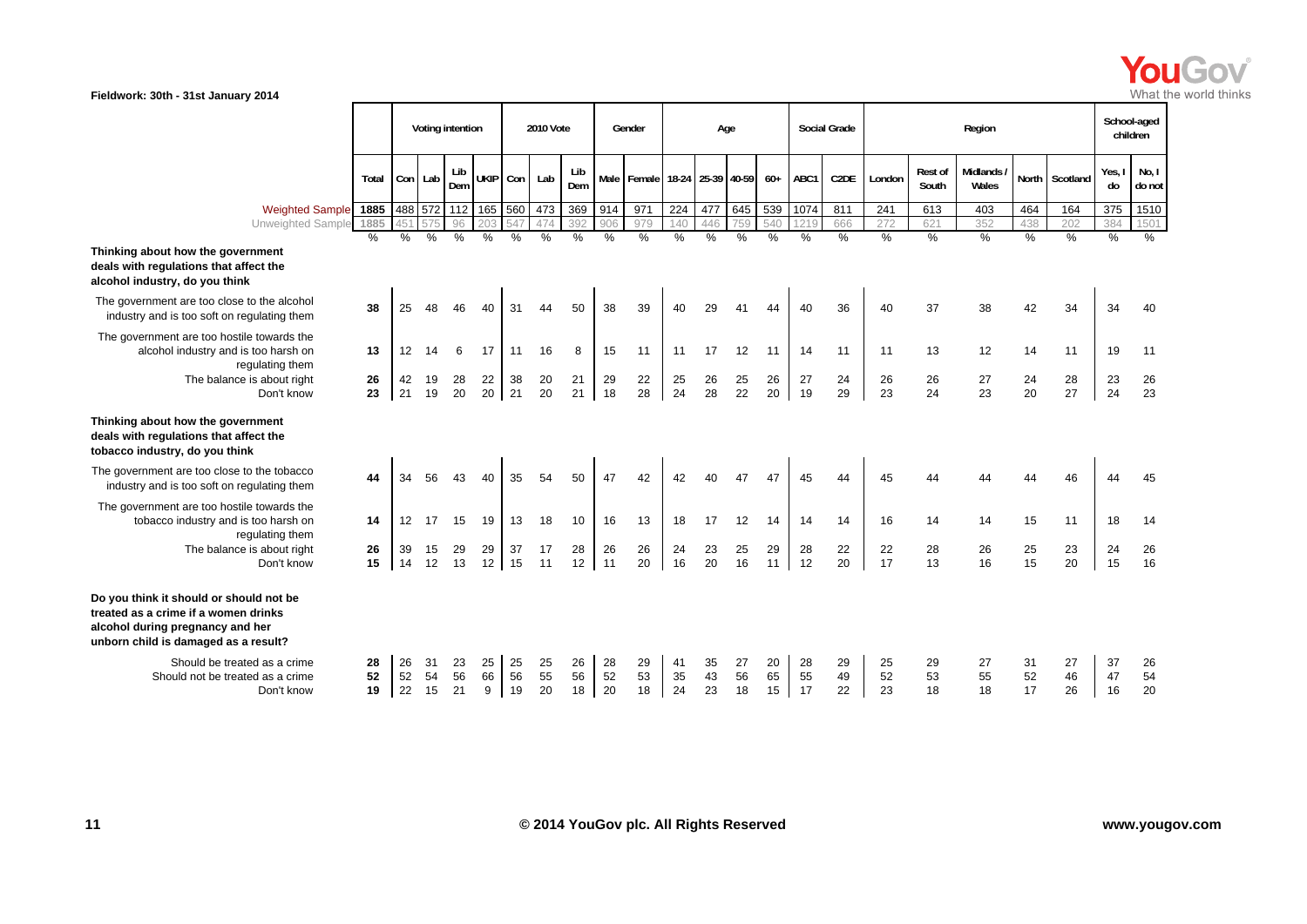

| ---                    |                                                                                                                         |   |            |                  |   |         |                                                                        |            |     |                                             |     |     |     |     |      |                     |        |                         |                     |     |                |                         | .               |
|------------------------|-------------------------------------------------------------------------------------------------------------------------|---|------------|------------------|---|---------|------------------------------------------------------------------------|------------|-----|---------------------------------------------|-----|-----|-----|-----|------|---------------------|--------|-------------------------|---------------------|-----|----------------|-------------------------|-----------------|
|                        |                                                                                                                         |   |            | Voting intention |   |         | <b>2010 Vote</b>                                                       |            |     | Gender                                      |     |     | Age |     |      | <b>Social Grade</b> |        |                         | Region              |     |                | School-aged<br>children |                 |
|                        | Total $\begin{bmatrix} \text{Con} \\ \text{Lab} \end{bmatrix}$ $\begin{bmatrix} \text{Lip} \\ \text{Dem} \end{bmatrix}$ |   |            |                  |   |         | $\int$ i ah $\int$ Lib $\int$ UKIP $\int$ Con $\int$ Lab $\int$ $\sim$ | Lib<br>Dem |     | Male   Female   18-24   25-39   40-59   60+ |     |     |     |     | ABC1 | C <sub>2</sub> DE   | London | <b>Rest of</b><br>South | Midlands /<br>Wales |     | North Scotland | Yes,<br>do              | No, I<br>do not |
| <b>Weighted Sample</b> | 1885                                                                                                                    |   |            |                  |   |         | 488 572 112 165 560 473                                                | 369 914    |     | 971                                         | 224 | 477 | 645 | 539 | 1074 | 811                 | 241    | 613                     | 403                 | 464 | 164            | 375                     | 1510            |
| Unweighted Sample 1885 |                                                                                                                         |   | 451 575 96 |                  |   | 203 547 |                                                                        | 392        | 906 | 979                                         |     |     | 759 | 540 |      | 666                 | 272    | 621                     | 352                 | 438 | 202            | 384                     | 1501            |
|                        | %                                                                                                                       | % | %          | ℅                | % | %       | %                                                                      | %          | %   | %                                           | %   | ℅   | ℅   | %   | $\%$ | %                   | %      | %                       | %                   | %   | %              | %                       | $\%$            |

**Currently people are allowed to use "reasonable" force to defend themselves and their home against a burglar or intruder. Some people have suggested that the law should be changed to allow people to use whatever force they see fit to defend themselves and their home against a burglar or intruder.**

**Would you support or oppose changing the law to allow people to use whatever force they see fit to defend themselves and their home against a burglar or intruder?**

Don't know**Do you think it is or is not acceptable for someone defending their home to use force that causes the death of a burglar or intruder?** It is acceptable for someone defending their

home to use force that causes the death of a burglar/intruder It is NOT acceptable for someone defending their home to use force that causes the death of a burglar/intruder Don't know

| cignitum odinipie 1000 |               |                |                |    |                | $1400$ 0 $12$ 112 100 000 | ب ہیں | ບບອ  | ᇦ ! +   | 711  | 44   | 41 L | ບ+ບ  | ບບອ  | $101 +$ | 011  | 44 L | <b>UIJ</b>     | ຯ∪ບ   | +ט   | דּטו | ں رن           | 10 I U                                 |
|------------------------|---------------|----------------|----------------|----|----------------|---------------------------|-------|------|---------|------|------|------|------|------|---------|------|------|----------------|-------|------|------|----------------|----------------------------------------|
| eighted Sample         | 1885          | 45'            | 575            | 96 | 203            | 547                       | 474   | 392  | 906     | 979  | 140  | 446  | 759  | 540  | 1219    | 666  | 272  | 621            | 352   | 438  | 202  | 384            | 1501                                   |
|                        | $\frac{0}{0}$ | $\frac{0}{0}$  | $\frac{0}{0}$  | %  | $\%$           | %                         | $\%$  | $\%$ | $\%$    | $\%$ | $\%$ | $\%$ | $\%$ | $\%$ | $\%$    | $\%$ | $\%$ | $\%$           | $\%$  | $\%$ | $\%$ | $\%$           | $\%$                                   |
|                        |               |                |                |    |                |                           |       |      |         |      |      |      |      |      |         |      |      |                |       |      |      |                |                                        |
| selves                 |               |                |                |    |                |                           |       |      |         |      |      |      |      |      |         |      |      |                |       |      |      |                |                                        |
|                        |               |                |                |    |                |                           |       |      |         |      |      |      |      |      |         |      |      |                |       |      |      |                |                                        |
| sted                   |               |                |                |    |                |                           |       |      |         |      |      |      |      |      |         |      |      |                |       |      |      |                |                                        |
| allow                  |               |                |                |    |                |                           |       |      |         |      |      |      |      |      |         |      |      |                |       |      |      |                |                                        |
| see fit                |               |                |                |    |                |                           |       |      |         |      |      |      |      |      |         |      |      |                |       |      |      |                |                                        |
| ne                     |               |                |                |    |                |                           |       |      |         |      |      |      |      |      |         |      |      |                |       |      |      |                |                                        |
|                        |               |                |                |    |                |                           |       |      |         |      |      |      |      |      |         |      |      |                |       |      |      |                |                                        |
| nging                  |               |                |                |    |                |                           |       |      |         |      |      |      |      |      |         |      |      |                |       |      |      |                |                                        |
| tever                  |               |                |                |    |                |                           |       |      |         |      |      |      |      |      |         |      |      |                |       |      |      |                |                                        |
| Ives                   |               |                |                |    |                |                           |       |      |         |      |      |      |      |      |         |      |      |                |       |      |      |                |                                        |
|                        |               |                |                |    |                |                           |       |      |         |      |      |      |      |      |         |      |      |                |       |      |      |                |                                        |
| Support                | 75            | 81             | 70             | 59 | 93             | 83                        | 72    | 63   | 77      | 73   | 71   | 69   | 76   | 81   | 71      | 80   | 68   | 76             | 76    | 78   | 71   | 78             | 74                                     |
| Oppose                 | 17            | 12             | 23             | 31 | $\overline{4}$ | 11                        | 18    | 29   | $18$    | 16   | 17   | 19   | 17   | 14   | 21      | 11   | 20   | 17             | 15    | 15   | 20   | 15             |                                        |
| t know'                | 9             | $\overline{7}$ | $\overline{7}$ | 9  | 3              | $\,6\,$                   | 9     | 8    | $\,6\,$ | 11   | 12   | 12   | 8    | 5    | 8       | 9    | 13   | $\overline{7}$ | $9\,$ | 8    | 10   | $\overline{7}$ | $\begin{array}{c} 17 \\ 9 \end{array}$ |
| ble for                |               |                |                |    |                |                           |       |      |         |      |      |      |      |      |         |      |      |                |       |      |      |                |                                        |
| use                    |               |                |                |    |                |                           |       |      |         |      |      |      |      |      |         |      |      |                |       |      |      |                |                                        |
| rglar                  |               |                |                |    |                |                           |       |      |         |      |      |      |      |      |         |      |      |                |       |      |      |                |                                        |
| ing their              |               |                |                |    |                |                           |       |      |         |      |      |      |      |      |         |      |      |                |       |      |      |                |                                        |
| ath of a               | 60            | 69             | 55             | 53 | 80             | 68                        | 57    | 52   | 67      | 54   | 59   | 56   | 64   | 59   | 59      | 61   | 57   | 61             | 62    | 60   | 58   | 61             | 60                                     |
| 'intruder              |               |                |                |    |                |                           |       |      |         |      |      |      |      |      |         |      |      |                |       |      |      |                |                                        |
| efending               |               |                |                |    |                |                           |       |      |         |      |      |      |      |      |         |      |      |                |       |      |      |                |                                        |
| ises the               | 26            | 21             | 30             | 31 | 13             | 22                        | 28    | 33   | 24      | 28   | 24   | 26   | 23   | 29   | 28      | 24   | 25   | 25             | 27    | 26   | 26   | 24             | 26                                     |
| 'intruder              |               |                |                |    |                |                           |       |      |         |      |      |      |      |      |         |      |      |                |       |      |      |                |                                        |
| า't know               | 14            | 10             | 15             | 15 | $\overline{7}$ | 10                        | 14    | 15   | 9       | 18   | 17   | 18   | 13   | 11   | 13      | 15   | 18   | 14             | 12    | 14   | 15   | 15             | 14                                     |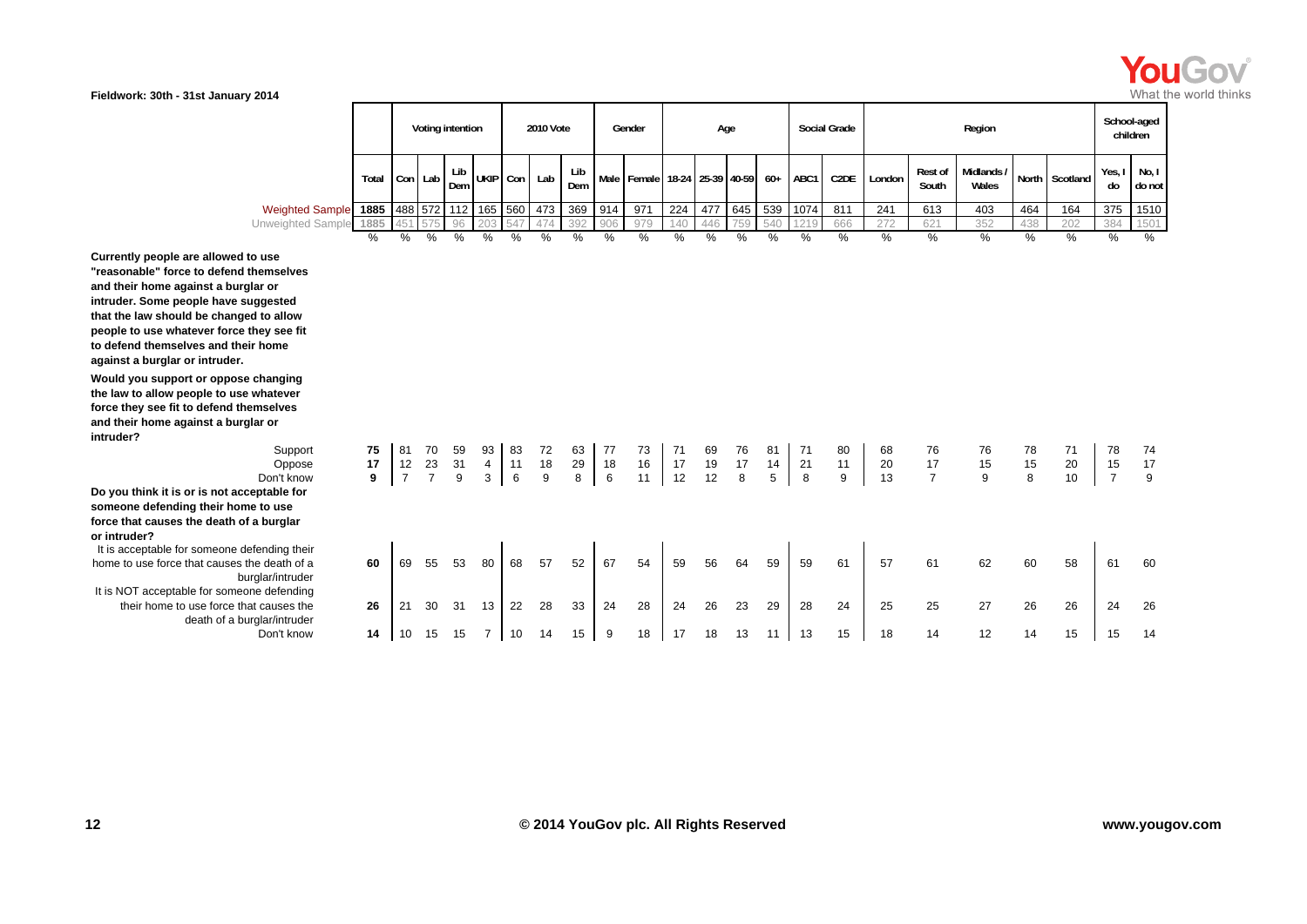

| <b>Rest of</b><br>South<br>613<br>621<br>$\%$<br>37<br>43<br>19<br>56<br>28<br>16 | Region<br>Midlands<br>Wales<br>403<br>352<br>%<br>44<br>38<br>18<br>63<br>23<br>14 | <b>North</b><br>464<br>438<br>$\%$<br>42<br>38<br>19<br>62<br>23 | Scotland<br>164<br>202<br>%<br>41<br>38<br>21<br>62<br>19 | Yes,<br>do<br>375<br>384<br>$\%$<br>45<br>35<br>20<br>61<br>23 | School-aged<br>children<br>No, I<br>do not<br>1510<br>1501<br>$\%$<br>38<br>43<br>19<br>59<br>25 |
|-----------------------------------------------------------------------------------|------------------------------------------------------------------------------------|------------------------------------------------------------------|-----------------------------------------------------------|----------------------------------------------------------------|--------------------------------------------------------------------------------------------------|
|                                                                                   |                                                                                    |                                                                  |                                                           |                                                                |                                                                                                  |
|                                                                                   |                                                                                    |                                                                  |                                                           |                                                                |                                                                                                  |
|                                                                                   |                                                                                    |                                                                  |                                                           |                                                                |                                                                                                  |
|                                                                                   |                                                                                    |                                                                  |                                                           |                                                                |                                                                                                  |
|                                                                                   |                                                                                    |                                                                  |                                                           |                                                                |                                                                                                  |
|                                                                                   |                                                                                    |                                                                  |                                                           |                                                                |                                                                                                  |
|                                                                                   |                                                                                    |                                                                  |                                                           |                                                                |                                                                                                  |
|                                                                                   |                                                                                    |                                                                  |                                                           |                                                                |                                                                                                  |
|                                                                                   |                                                                                    |                                                                  |                                                           |                                                                |                                                                                                  |
|                                                                                   |                                                                                    |                                                                  |                                                           |                                                                |                                                                                                  |
|                                                                                   |                                                                                    | 16                                                               | 19                                                        | 16                                                             | 16                                                                                               |
| 65                                                                                | 67                                                                                 | 66                                                               | 69                                                        | 67                                                             | 65                                                                                               |
| 22                                                                                | 18                                                                                 | 19                                                               | 18                                                        | 19                                                             | 21                                                                                               |
|                                                                                   | 14                                                                                 |                                                                  |                                                           |                                                                | 14                                                                                               |
| 65                                                                                | 70                                                                                 | 67                                                               | 69                                                        |                                                                | 66                                                                                               |
| 22                                                                                | 17                                                                                 | 18                                                               | 18                                                        |                                                                | 21                                                                                               |
| 13                                                                                | 13                                                                                 | 14                                                               | 13                                                        |                                                                | 13                                                                                               |
| 25                                                                                | 29                                                                                 | 24                                                               | 19                                                        |                                                                | 24                                                                                               |
| 56                                                                                | 55                                                                                 | 62                                                               | 58                                                        | 57                                                             | 59                                                                                               |
| 19                                                                                | 15                                                                                 | 14                                                               | 23                                                        |                                                                | 17                                                                                               |
|                                                                                   |                                                                                    |                                                                  |                                                           |                                                                |                                                                                                  |
| 17                                                                                | 21                                                                                 | 22                                                               | 26                                                        |                                                                | $\mathbf 0$                                                                                      |
|                                                                                   |                                                                                    |                                                                  |                                                           |                                                                | 100                                                                                              |
|                                                                                   | 13<br>83                                                                           | 79                                                               | 15<br>78                                                  | 13<br>74                                                       | 14<br>68<br>18<br>14<br>26<br>17<br>100<br>$\mathbf 0$<br>www.yougov.com                         |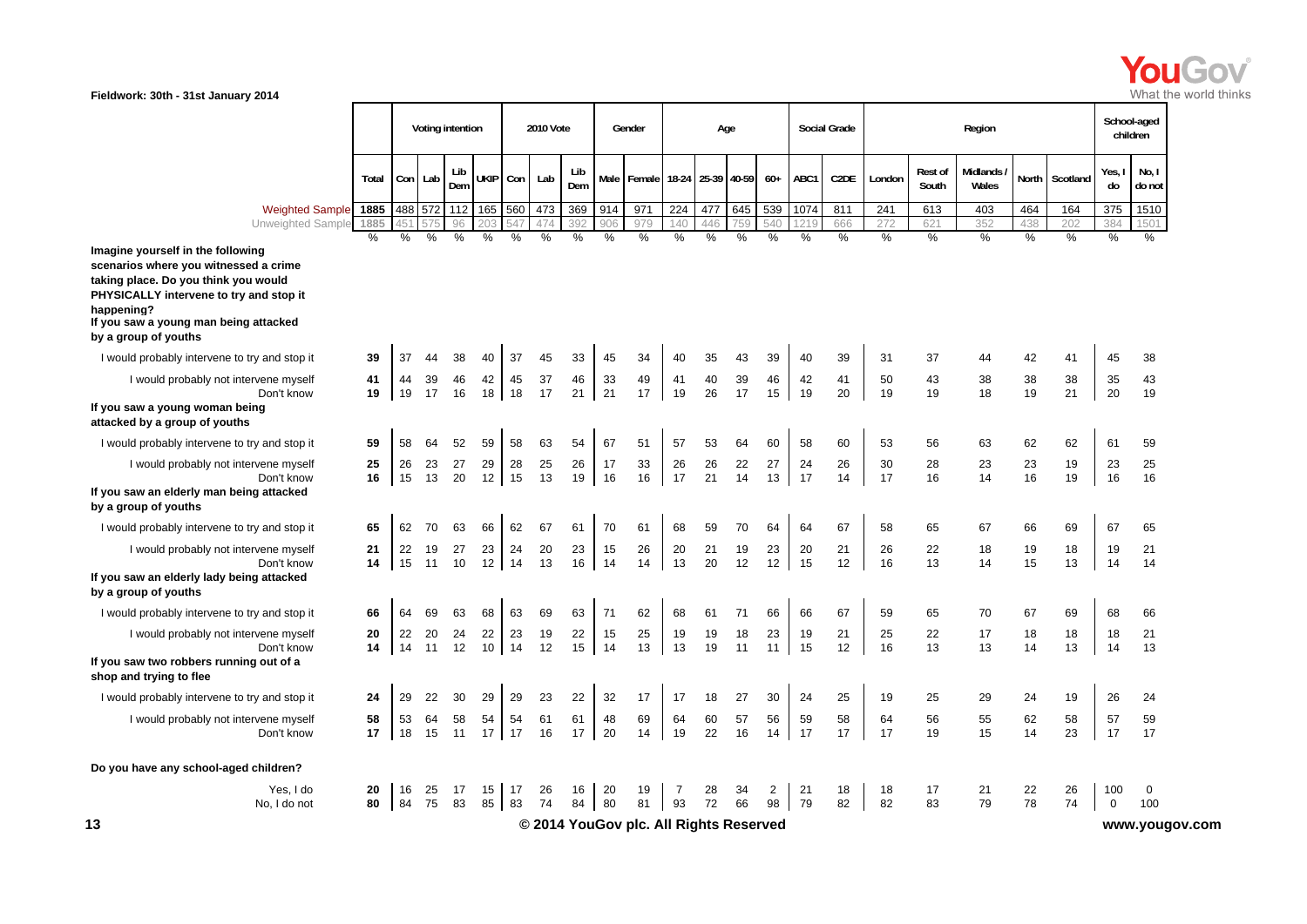

|                                                                                                                                                                                |                               | Voting intention     |                          |                            |                                | <b>2010 Vote</b>            |                             |                    | Gender                      |                             | Age                         |                             |                             |                             | <b>Social Grade</b>          |                             | Region                      |                    |                             |                             |                             | School-aged<br>children     |                           |
|--------------------------------------------------------------------------------------------------------------------------------------------------------------------------------|-------------------------------|----------------------|--------------------------|----------------------------|--------------------------------|-----------------------------|-----------------------------|--------------------|-----------------------------|-----------------------------|-----------------------------|-----------------------------|-----------------------------|-----------------------------|------------------------------|-----------------------------|-----------------------------|--------------------|-----------------------------|-----------------------------|-----------------------------|-----------------------------|---------------------------|
|                                                                                                                                                                                | Total                         |                      | Con Lab                  | Lib<br>Dem                 | UKIP Con                       |                             | Lab                         | Lib<br>Dem         |                             | Male Female 18-24           |                             | 25-39                       | 40-59                       | $60+$                       | ABC1                         | C <sub>2</sub> DE           | London                      | Rest of<br>South   | Midlands /<br>Wales         | <b>North</b>                | Scotland                    | Yes, I<br>do                | No, I<br>do not           |
| <b>Weighted Sample</b><br>Unweighted Sample                                                                                                                                    | 1885<br>1885<br>$\frac{0}{0}$ | $\%$                 | 488 572<br>$\frac{0}{0}$ | 112<br>96<br>$\frac{9}{6}$ | 165<br>20.3<br>$\frac{9}{6}$   | 560<br>547<br>$\frac{0}{0}$ | 473<br>474<br>$\frac{9}{6}$ | 369<br>392<br>$\%$ | 914<br>906<br>$\frac{9}{6}$ | 971<br>979<br>$\frac{0}{0}$ | 224<br>140<br>$\frac{1}{2}$ | 477<br>446<br>$\frac{9}{6}$ | 645<br>759<br>$\frac{9}{6}$ | 539<br>540<br>$\frac{0}{0}$ | 1074<br>121<br>$\frac{0}{0}$ | 811<br>666<br>$\frac{9}{6}$ | 241<br>272<br>$\frac{9}{6}$ | 613<br>621<br>%    | 403<br>352<br>$\frac{1}{2}$ | 464<br>438<br>$\frac{0}{0}$ | 164<br>202<br>$\frac{9}{6}$ | 375<br>384<br>$\frac{9}{6}$ | 1510<br>1501<br>%         |
| Do you think schools should or should<br>not allow parents to take their children<br>out of school during term time for the<br>purpose of taking family holidays?              |                               |                      |                          |                            |                                |                             |                             |                    |                             |                             |                             |                             |                             |                             |                              |                             |                             |                    |                             |                             |                             |                             |                           |
| Should allow parents to take children on<br>holiday during term term                                                                                                           | 51                            | 47                   | 53                       | 49                         | 54                             | 45                          | 54                          | 48                 | 51                          | 50                          | 49                          | 54                          | 51                          | 47                          | 49                           | 53                          | 43                          | 53                 | 49                          | 51                          | 56                          | 69                          | 46                        |
| Should not allow parents to take children on<br>holiday during term term<br>Not sure                                                                                           | 38<br>12                      | 41<br>12             | 37<br>10                 | 40<br>11                   | 33<br>13 <sup>1</sup>          | 42<br>13                    | 34<br>11                    | 41<br>11           | 38<br>11                    | 38<br>12                    | 39<br>12                    | 34<br>12                    | 38<br>10                    | 40<br>13                    | 40<br>11                     | 34<br>13                    | 41<br>16                    | 37<br>10           | 37<br>14                    | 38<br>11                    | 33<br>11                    | 26<br>6                     | 41<br>13                  |
| Do you think schools should or should<br>not be able to fine parents who take their<br>children out of school during term time<br>without the school's permission?             |                               |                      |                          |                            |                                |                             |                             |                    |                             |                             |                             |                             |                             |                             |                              |                             |                             |                    |                             |                             |                             |                             |                           |
| Should be able to fine parents<br>Should not be able to fine parents<br>Not sure                                                                                               | 34<br>54<br>12                | 41<br>47<br>12       | 32<br>57<br>10           | 39<br>42<br>19             | 32<br>62<br>6                  | 40<br>48<br>12              | 31<br>58<br>11              | 39<br>49<br>12     | 35<br>54<br>12              | 34<br>53<br>12              | 32<br>53<br>15              | 33<br>54<br>13              | 35<br>54<br>12              | 36<br>53<br>11              | 36<br>53<br>11               | 32<br>54<br>14              | 34<br>48<br>18              | 34<br>53<br>12     | 35<br>54<br>11              | 34<br>55<br>11              | 33<br>58<br>9               | 29<br>64<br>$\overline{7}$  | 36<br>51<br>13            |
| Have you personnally ever taken your<br>children out of school for the purposes<br>of a family holiday?<br>[Only asked to respondents who have<br>school-aged children; n=384) |                               |                      |                          |                            |                                |                             |                             |                    |                             |                             |                             |                             |                             |                             |                              |                             |                             |                    |                             |                             |                             |                             |                           |
| Yes I have, with the permission of the school                                                                                                                                  | 34                            | 34                   | 31                       | 37                         | 39                             | 44                          | 35                          | 32                 | 31                          | 37                          | $\mathbf{1}$                | 29                          | 41                          | $\overline{c}$              | 33                           | 36                          | 23                          | 37                 | 36                          | 34                          | 33                          | 34                          | 0                         |
| Yes I have, without the permission of the<br>school                                                                                                                            | 14                            | 8                    | 19                       | 11                         | 31                             | 6                           | 24                          | 10                 | 16                          | 12                          | $\overline{7}$              | 17                          | 11                          | 36                          | 14                           | 12                          | 15                          | 11                 | $\overline{7}$              | 22                          | 11                          | 14                          | 0                         |
| No. I have not<br>Can't remember                                                                                                                                               | 51<br>$\mathbf{1}$            | 56<br>$\overline{2}$ | 50<br>$\Omega$           | 52<br>$\mathcal{O}$        | 26<br>$\overline{\mathcal{A}}$ | 49<br>$\mathbf{1}$          | 41<br>$\mathbf 0$           | 58<br>$\mathbf 0$  | 52<br>$\overline{2}$        | 50<br>$\mathbf{1}$          | 92<br>$\Omega$              | 51<br>3                     | 48<br>$\Omega$              | 62<br>0                     | 52<br>$\overline{1}$         | 51<br>$\mathbf{1}$          | 62<br>$\mathbf{1}$          | 51<br>$\mathbf{1}$ | 55<br>$\mathbf{1}$          | 43<br>$\mathbf{1}$          | 53<br>3                     | 51<br>$\overline{1}$        | $\it{O}$<br>$\mathcal{O}$ |
| Would you support or oppose a ban on<br>people smoking in cars when there are<br>children in the car?                                                                          |                               |                      |                          |                            |                                |                             |                             |                    |                             |                             |                             |                             |                             |                             |                              |                             |                             |                    |                             |                             |                             |                             |                           |
| Support a ban<br>Oppose a ban<br>Don't know                                                                                                                                    | 70<br>19<br>11                | 68<br>22<br>10       | 73<br>19<br>8            | 79<br>11<br>10             | 60<br>30<br>10                 | 67<br>22<br>11              | 72<br>17<br>11              | 69<br>19<br>12     | 70<br>20<br>10              | 70<br>18<br>12              | 78<br>11<br>11              | 67<br>20<br>13              | 71<br>19<br>10              | 68<br>23<br>10              | 70<br>21<br>9                | 69<br>18<br>13              | 67<br>21<br>12              | 69<br>18<br>12     | 70<br>20<br>10              | 73<br>19<br>9               | 68<br>21<br>11              | 74<br>19<br>$\overline{7}$  | 69<br>19<br>12            |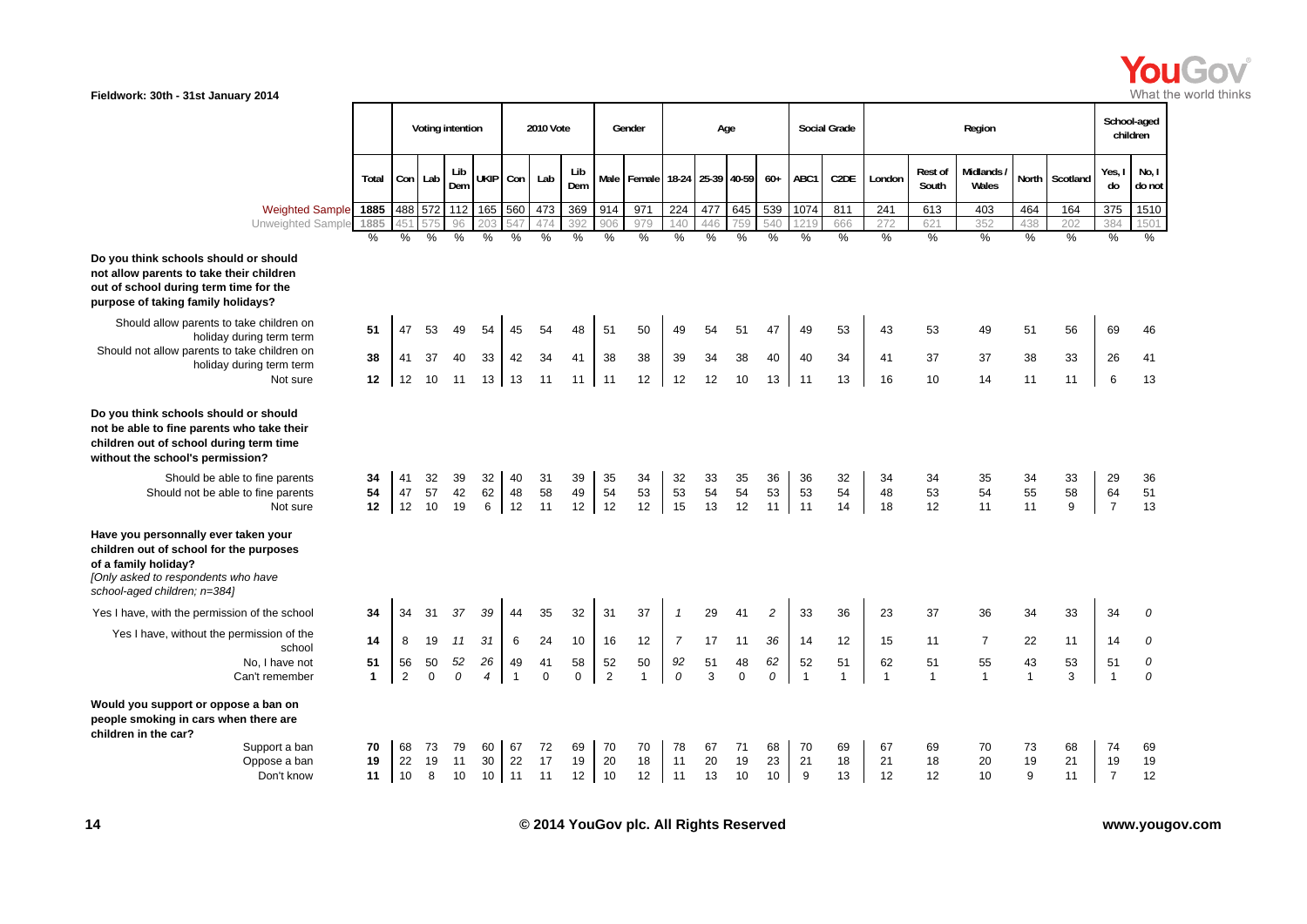

|                                                                                                                                                                                                                                       |          | Voting intention |               |                | 2010 Vote           |                      |                       | Gender     |                    | Age                                   |          |                |               | <b>Social Grade</b> |                | Region            |                |                      |                     | School-aged<br>children |                |              |                 |
|---------------------------------------------------------------------------------------------------------------------------------------------------------------------------------------------------------------------------------------|----------|------------------|---------------|----------------|---------------------|----------------------|-----------------------|------------|--------------------|---------------------------------------|----------|----------------|---------------|---------------------|----------------|-------------------|----------------|----------------------|---------------------|-------------------------|----------------|--------------|-----------------|
|                                                                                                                                                                                                                                       | Total    |                  | Con Lab       | Lib<br>Dem     | UKIP Con            |                      | Lab                   | Lib<br>Dem |                    | Male   Female   18-24   25-39   40-59 |          |                |               | $60+$               | ABC1           | C <sub>2</sub> DE | London         | Rest of<br>South     | Midlands /<br>Wales |                         | North Scotland | Yes, I<br>do | No, I<br>do not |
| Weighted Sample 1885                                                                                                                                                                                                                  |          |                  |               |                | 488 572 112 165 560 |                      | 473                   | 369        | 914                | 971                                   | 224      | 477            | 645           | 539                 | 1074           | 811               | 241            | 613                  | 403                 | 464                     | 164            | 375          | 1510            |
| Unweighted Sample 1885                                                                                                                                                                                                                |          | 45'              | 575           | 96             |                     | 547                  | 474                   | 392        | 906                | 979                                   | 140      | 446            | 759           | 540                 | 1215           | 666               | 272            | 621                  | 352                 | 438                     | 202            | 384          | 1501            |
|                                                                                                                                                                                                                                       | %        | $\frac{1}{2}$    | $\frac{1}{2}$ | $\frac{0}{0}$  | $\frac{0}{0}$       | $\frac{0}{0}$        | $\frac{0}{0}$         | $\%$       | $\frac{0}{0}$      | $\frac{0}{0}$                         | $\%$     | $\frac{0}{0}$  | $\frac{1}{2}$ | %                   | $\frac{0}{0}$  | %                 | %              | $\%$                 | $\frac{0}{0}$       | $\frac{0}{0}$           | %              | %            | $\frac{0}{0}$   |
| The Channel 4 news presenter Jon Snow<br>recently said he always thought about<br>sex upon meeting a member of the<br>opposite sex, saying 'Sex comes into<br>every evaluation of a woman, there's no<br>doubt about it. It's there,' |          |                  |               |                |                     |                      |                       |            |                    |                                       |          |                |               |                     |                |                   |                |                      |                     |                         |                |              |                 |
| When you meet a member of the opposite<br>sex, do you think about what they would<br>be like to make love to?                                                                                                                         |          |                  |               |                |                     |                      |                       |            |                    |                                       |          |                |               |                     |                |                   |                |                      |                     |                         |                |              |                 |
| Yes, most of time                                                                                                                                                                                                                     | 9        | 8                | 10            |                | 5                   | $\overline{7}$       | 9                     | 6          | 15                 | 3                                     | 14       | 15             | 5             | 5                   | 11             | 6                 | 9              | 8                    | 9                   | 9                       | $\overline{7}$ | 13           | 8               |
| Yes, some of the time                                                                                                                                                                                                                 | 27       | 28               | 29            | 30             | 29                  | 29                   | 26                    | 25         | 41                 | 15                                    | 27       | 28             | 27            | 28                  | 28             | 27                | 25             | 28                   | 28                  | 27                      | 26             | 31           | 27              |
| <b>TOTAL YES</b>                                                                                                                                                                                                                      | 36       | 36               | 39            | 37             | 34                  | 36                   | 35                    | 31         | 56                 | 18                                    | 41       | 43             | 32            | 33                  | 39             | 33                | 34             | 36                   | 37                  | 36                      | 33             | 44           | 35              |
| No, not usually                                                                                                                                                                                                                       | 31       | 31               | 30            | 45             | 33                  | 33                   | 31                    | 39         | 26                 | 36                                    | 26       | 28             | 36            | 31                  | 34             | 29                | 35             | 31                   | 29                  | 32                      | 34             | 26           | 33              |
| No, not at all<br><b>TOTAL NO</b>                                                                                                                                                                                                     | 29<br>60 | 27<br>58         | 28<br>58      | 18<br>63       | 31<br>64            | 27<br>60             | 30<br>61              | 29<br>68   | 14<br>40           | 43<br>79                              | 24<br>50 | 24<br>52       | 29<br>65      | 34<br>65            | 26<br>60       | 33<br>62          | 26<br>61       | 30<br>61             | 31<br>60            | 28<br>60                | 26<br>60       | 28<br>54     | 29<br>62        |
| Don't know                                                                                                                                                                                                                            | 4        | 5                | 2             | $\overline{ }$ | $\overline{1}$      | $\overline{4}$       | $\boldsymbol{\Delta}$ |            | 3                  | 4                                     | 9        | $\overline{4}$ | 3             | $\overline{2}$      | $\overline{2}$ | 5                 | 5              | 3                    | 3                   | $\overline{\mathbf{4}}$ | $\overline{7}$ | 2            | $\overline{4}$  |
|                                                                                                                                                                                                                                       |          |                  |               |                |                     |                      |                       |            |                    |                                       |          |                |               |                     |                |                   |                |                      |                     |                         |                |              |                 |
| If you met Jon Snow, would you think<br>about him this way?<br>[Only asked to women; n=979]                                                                                                                                           |          |                  |               |                |                     |                      |                       |            |                    |                                       |          |                |               |                     |                |                   |                |                      |                     |                         |                |              |                 |
| Yes, I probably would                                                                                                                                                                                                                 | 5        | 5                | 5             | 8              | 3                   | 3                    | 3                     | 8          | 0                  | 5                                     | 9        | 4              | 4             | 5                   | 6              | 3                 | 5              | 5                    | 3                   |                         | 8              | 6            |                 |
| No, I probably wouldn't<br>Don't know                                                                                                                                                                                                 | 88<br>8  | 88<br>8          | 89<br>6       | 87<br>5        | 89<br>9             | 90<br>$\overline{7}$ | 91<br>6               | 87<br>4    | 0<br>$\mathcal{O}$ | 88<br>8                               | 77<br>14 | 84<br>12       | 90<br>6       | 93<br>3             | 88<br>6        | 87<br>9           | 90<br>$\Delta$ | 88<br>$\overline{7}$ | 92<br>5             | 86<br>11                | 78<br>15       | 86<br>8      | 88<br>8         |